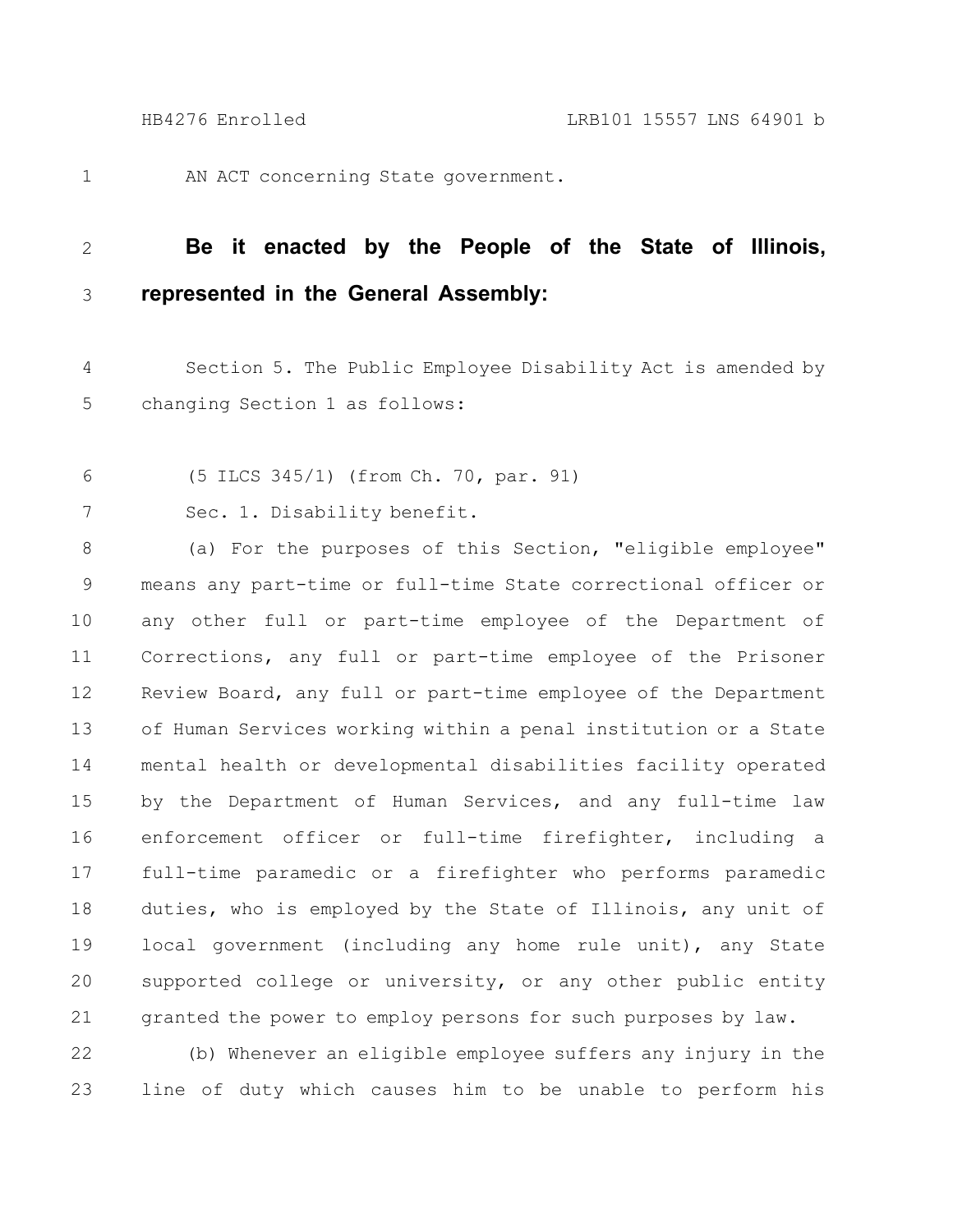HB4276 Enrolled - 2 - LRB101 15557 LNS 64901 b

duties, he shall continue to be paid by the employing public entity on the same basis as he was paid before the injury, with no deduction from his sick leave credits, compensatory time for overtime accumulations or vacation, or service credits in a public employee pension fund during the time he is unable to perform his duties due to the result of the injury, but not longer than one year in relation to the same injury, except as otherwise provided under subsection (b-5). However, no injury to an employee of the Department of Corrections or the Prisoner Review Board working within a penal institution or an employee of the Department of Human Services working within a departmental mental health or developmental disabilities facility shall qualify the employee for benefits under this Section unless the injury is the direct or indirect result of violence by inmates of the penal institution or residents of the mental health or developmental disabilities facility. 1 2 3 4 5 6 7 8 9 10 11 12 13 14 15 16

(b-5) Upon the occurrence of circumstances, directly or indirectly attributable to COVID-19, occurring on or after March 9, 2020 and on or before June 30, 2021 (including the period between December 31, 2020 and the effective date of this amendatory Act of the 101st General Assembly) December 31, 2020 which would hinder the physical recovery from an injury of an eligible employee within the one-year period as required under subsection (b), the eligible employee shall be entitled to an extension of no longer than 60 days by which he or she shall continue to be paid by the employing public entity on the same 17 18 19 20 21 22 23 24 25 26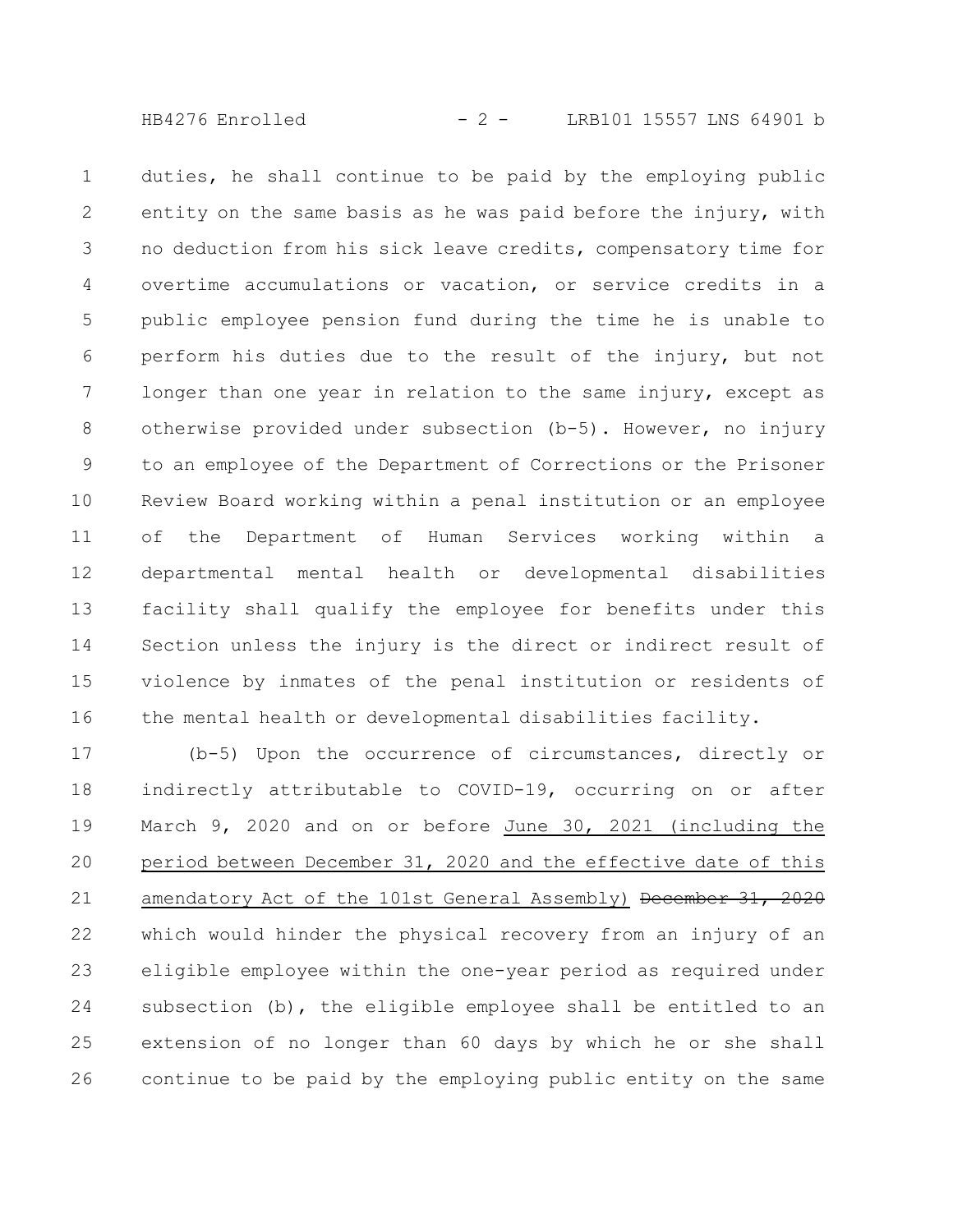HB4276 Enrolled - 3 - LRB101 15557 LNS 64901 b

basis as he or she was paid before the injury. The employing public entity may require proof of the circumstances hindering an eligible employee's physical recovery before granting the extension provided under this subsection (b-5). 1 2 3 4

(c) At any time during the period for which continuing compensation is required by this Act, the employing public entity may order at the expense of that entity physical or medical examinations of the injured person to determine the degree of disability. 5 6 7 8 9

(d) During this period of disability, the injured person shall not be employed in any other manner, with or without monetary compensation. Any person who is employed in violation of this paragraph forfeits the continuing compensation provided by this Act from the time such employment begins. Any salary compensation due the injured person from workers' compensation or any salary due him from any type of insurance which may be carried by the employing public entity shall revert to that entity during the time for which continuing compensation is paid to him under this Act. Any person with a disability receiving compensation under the provisions of this Act shall not be entitled to any benefits for which he would qualify because of his disability under the provisions of the Illinois Pension Code. 10 11 12 13 14 15 16 17 18 19 20 21 22 23

(e) Any employee of the State of Illinois, as defined in Section 14-103.05 of the Illinois Pension Code, who becomes permanently unable to perform the duties of such employment due 24 25 26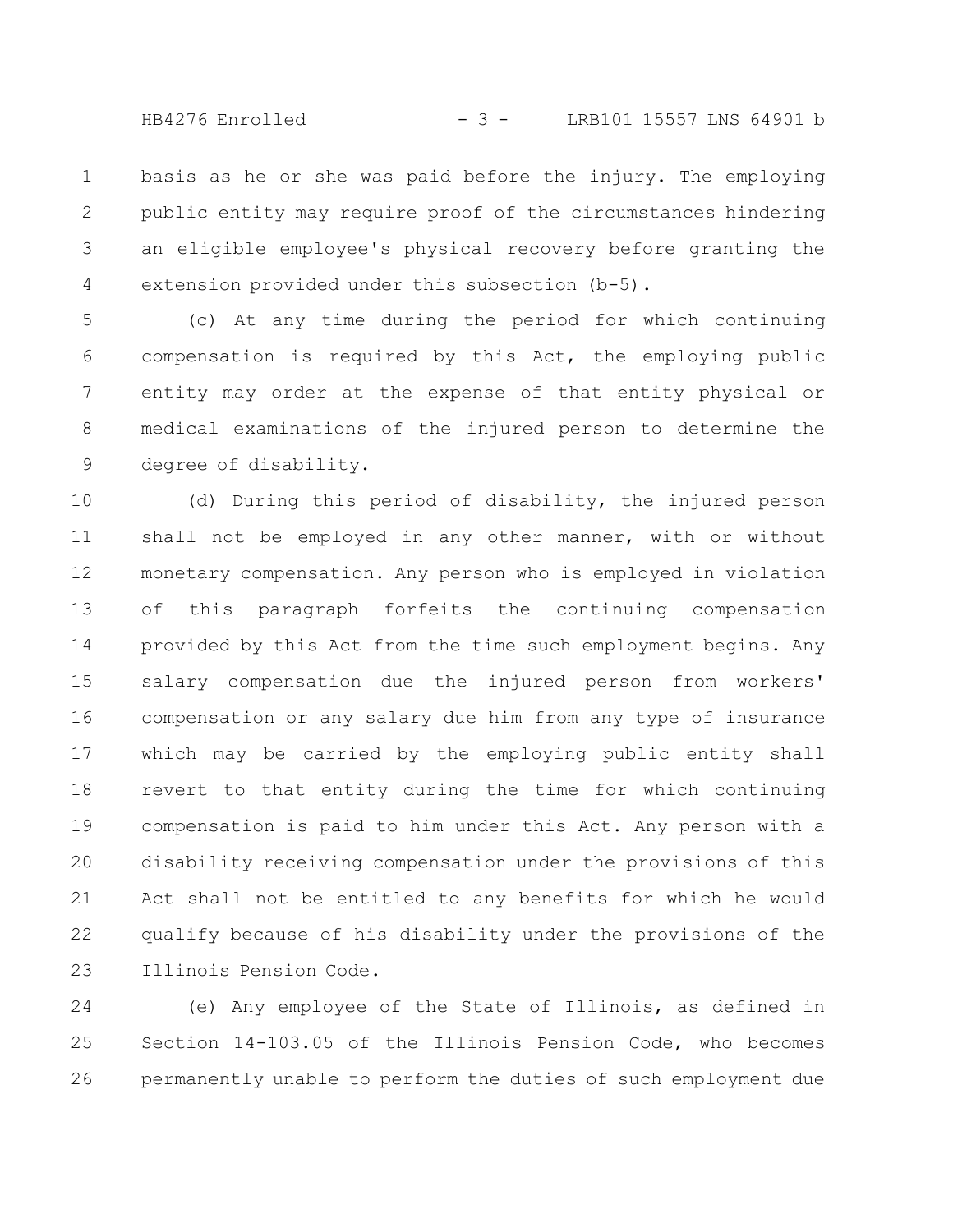$HB4276$  Enrolled  $-4 -$  LRB101 15557 LNS 64901 b

to an injury received in the active performance of his duties as a State employee as a result of a willful act of violence by another employee of the State of Illinois, as so defined, committed during such other employee's course of employment and after January 1, 1988, shall be eligible for benefits pursuant to the provisions of this Section. For purposes of this Section, permanent disability is defined as a diagnosis or prognosis of an inability to return to current job duties by a physician licensed to practice medicine in all of its branches. 1 2 3 4 5 6 7 8 9

(f) The compensation and other benefits provided to part-time employees covered by this Section shall be calculated based on the percentage of time the part-time employee was scheduled to work pursuant to his or her status as a part-time employee. 10 11 12 13 14

(g) Pursuant to paragraphs (h) and (i) of Section 6 of Article VII of the Illinois Constitution, this Act specifically denies and limits the exercise by home rule units of any power which is inconsistent herewith, and all existing laws and ordinances which are inconsistent herewith are hereby superseded. This Act does not preempt the concurrent exercise by home rule units of powers consistent herewith. 15 16 17 18 19 20 21

This Act does not apply to any home rule unit with a population of over 1,000,000. 22 23

(h) In those cases where the injury to a State employee for which a benefit is payable under this Act was caused under circumstances creating a legal liability for damages on the 24 25 26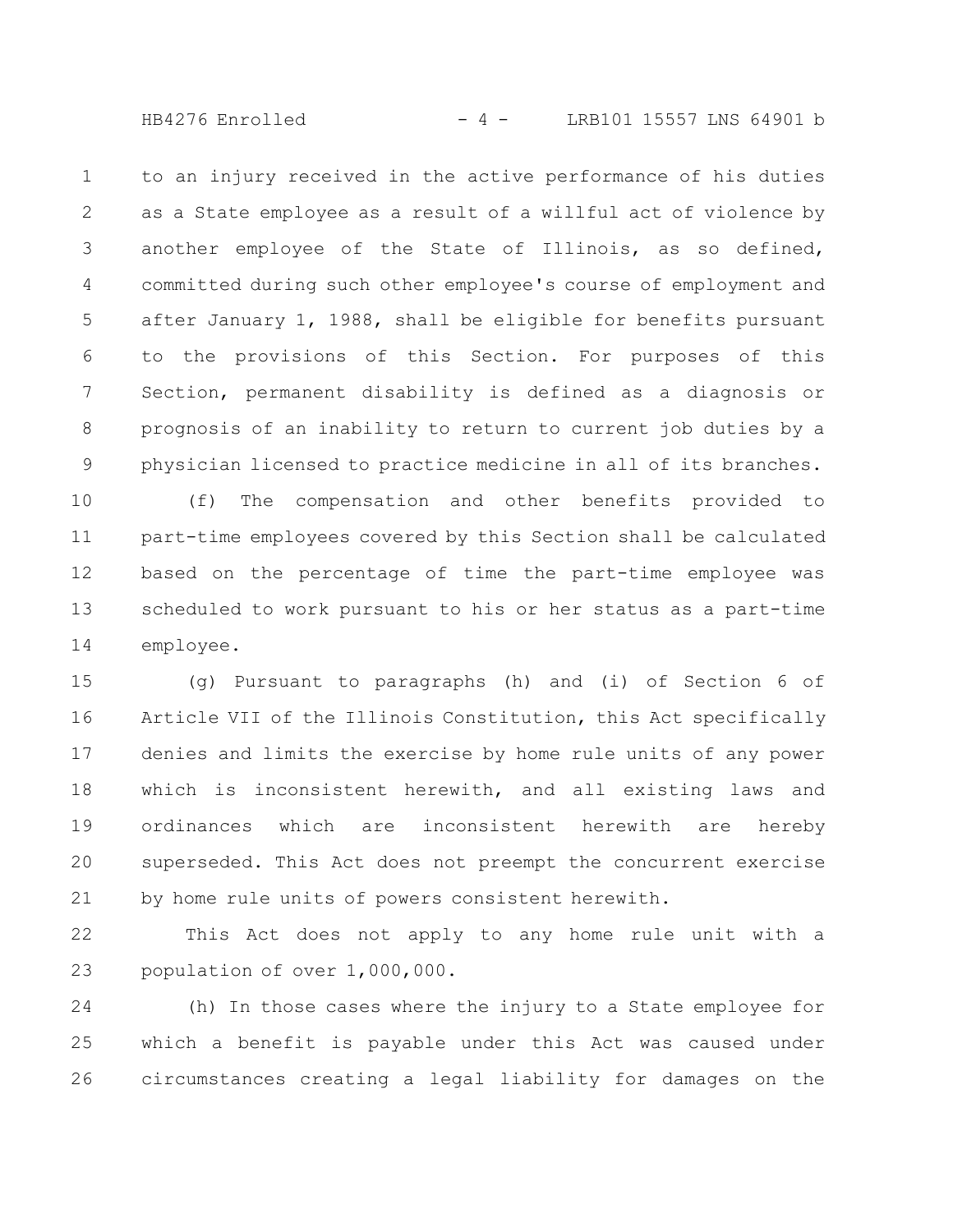HB4276 Enrolled - 5 - LRB101 15557 LNS 64901 b

part of some person other than the State employer, all of the rights and privileges, including the right to notice of suit brought against such other person and the right to commence or join in such suit, as given the employer, together with the conditions or obligations imposed under paragraph (b) of Section 5 of the Workers' Compensation Act, are also given and granted to the State, to the end that, with respect to State employees only, the State may be paid or reimbursed for the amount of benefit paid or to be paid by the State to the injured employee or his or her personal representative out of any judgment, settlement, or payment for such injury obtained by such injured employee or his or her personal representative from such other person by virtue of the injury. 1 2 3 4 5 6 7 8 9 10 11 12 13

(Source: P.A. 100-1143, eff. 1-1-19; 101-651, eff. 8-7-20.) 14

Section 10. The Illinois Pension Code is amended by changing Sections 5-144, 5-153, 6-140, and 6-150 as follows: 15 16

(40 ILCS 5/5-144) (from Ch. 108 1/2, par. 5-144) 17

Sec. 5-144. Death from injury in the performance of acts of duty; compensation annuity and supplemental annuity. 18 19

(a) Beginning January 1, 1986, and without regard to whether or not the annuity in question began before that date, if the annuity for the widow of a policeman whose death, on or after January 1, 1940, results from injury incurred in the performance of an act or acts of duty, is not equal to the sum 20 21 22 23 24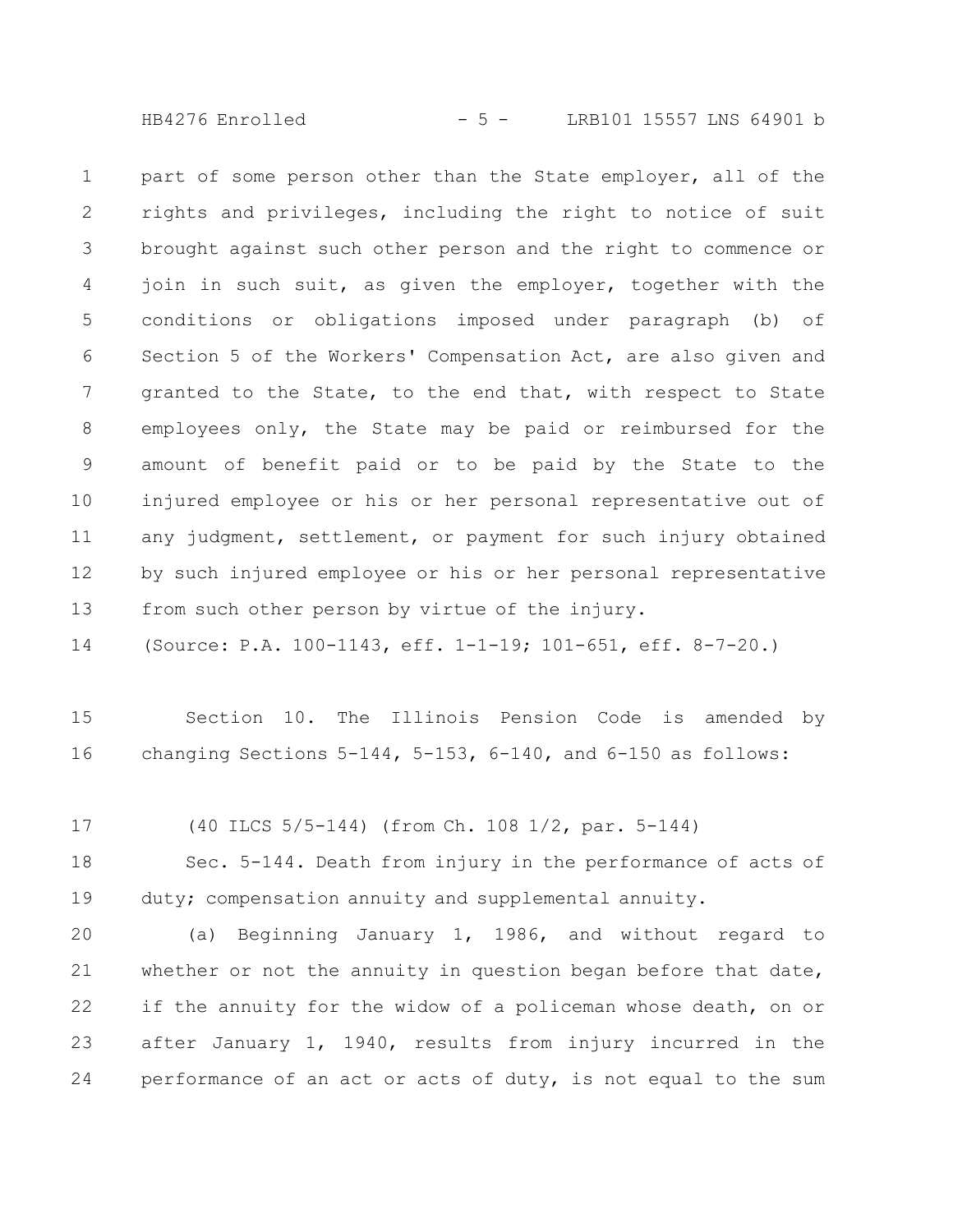HB4276 Enrolled - 6 - LRB101 15557 LNS 64901 b

hereinafter stated, "compensation annuity" equal to the difference between the annuity and an amount equal to 75% of the policeman's salary attached to the position he held by certification and appointment as a result of competitive civil service examination that would ordinarily have been paid to him as though he were in active discharge of his duties shall be payable to the widow until the policeman, had he lived, would have attained age 63. The total amount of the widow's annuity and children's awards payable to the family of such policeman shall not exceed the amounts stated in Section 5-152. 1 2 3 4 5 6 7 8 9 10

For the purposes of this Section only, the death of any policeman as a result of the exposure to and contraction of COVID-19, as evidenced by either (i) a confirmed positive laboratory test for COVID-19 or COVID-19 antibodies or (ii) a confirmed diagnosis of COVID-19 from a licensed medical professional, shall be rebuttably presumed to have been contracted while in the performance of an act or acts of duty and the policeman shall be rebuttably presumed to have been fatally injured while in active service. The presumption shall apply to any policeman who was exposed to and contracted COVID-19 on or after March 9, 2020 and on or before June 30, 2021 (including the period between December 31, 2020 and the effective date of this amendatory Act of the 101st General Assembly) December 31, 2020; except that the presumption shall not apply if the policeman was on a leave of absence from his or her employment or otherwise not required to report for duty 11 12 13 14 15 16 17 18 19 20 21 22 23 24 25 26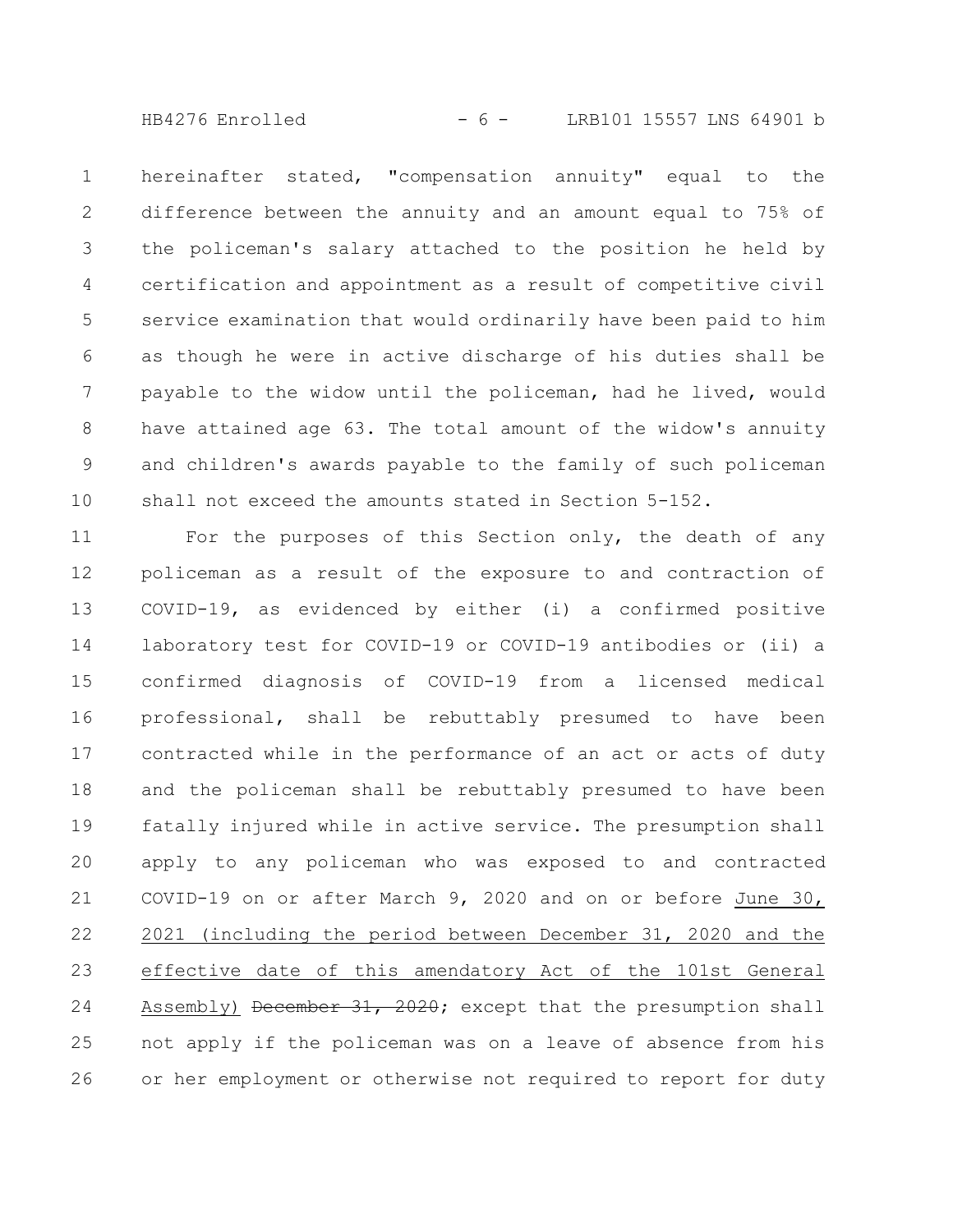HB4276 Enrolled - 7 - LRB101 15557 LNS 64901 b

for a period of 14 or more consecutive days immediately prior to the date of contraction of COVID-19. For the purposes of determining when a policeman contracted COVID-19 under this paragraph, the date of contraction is either the date that the policeman was diagnosed with COVID-19 or was unable to work due to symptoms that were later diagnosed as COVID-19, whichever occurred first. 1 2 3 4 5 6 7

The provisions of this Section, as amended by Public Act 84-1104, including the reference to the date upon which the deceased policeman would have attained age 63, shall apply to all widows of policemen whose death occurs on or after January 1, 1940 due to injury incurred in the performance of an act of duty, regardless of whether such death occurred prior to September 17, 1969. For those widows of policemen that died prior to September 17, 1969, who became eligible for compensation annuity by the action of Public Act 84-1104, such compensation annuity shall begin and be calculated from January 1, 1986. The provisions of this amendatory Act of 1987 are intended to restate and clarify the intent of Public Act 84-1104, and do not make any substantive change. 8 9 10 11 12 13 14 15 16 17 18 19 20

(b) Upon termination of the compensation annuity, "supplemental annuity" shall become payable to the widow, equal to the difference between the annuity for the widow and an amount equal to 75% of the annual salary (including all salary increases and longevity raises) that the policeman would have been receiving when he attained age 63 if the policeman had 21 22 23 24 25 26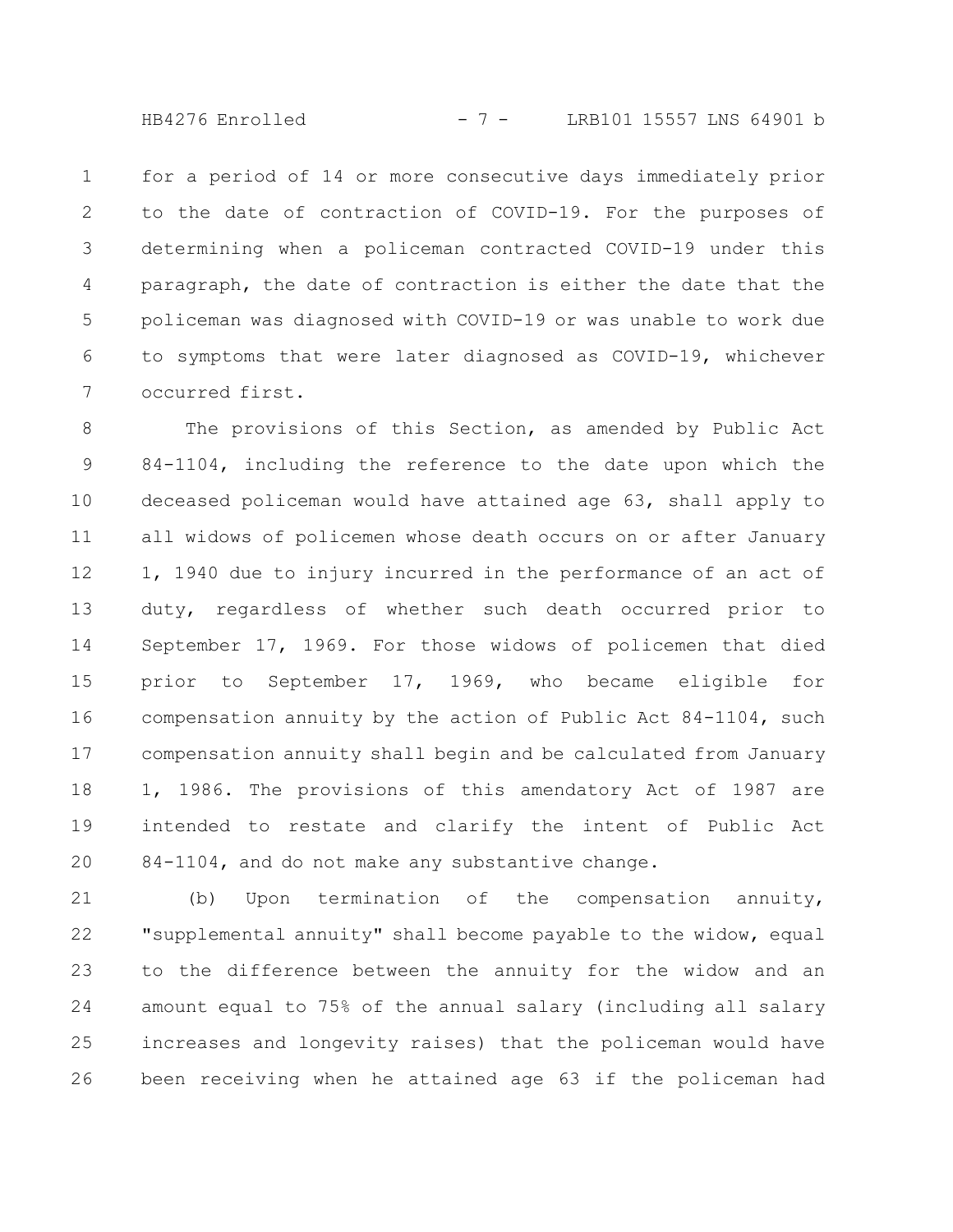HB4276 Enrolled - 8 - LRB101 15557 LNS 64901 b

continued in service at the same rank (whether career service or exempt) that he last held in the police department. The increase in supplemental annuity resulting from this amendatory Act of the 92nd General Assembly applies without regard to whether the deceased policeman was in service on or after the effective date of this amendatory Act and is payable from July 1, 2002 or the date upon which the supplemental annuity begins, whichever is later. 1 2 3 4 5 6 7 8

(c) Neither compensation nor supplemental annuity shall be paid unless the death of the policeman was a direct result of the injury, or the injury was of such character as to prevent him from subsequently resuming service as a policeman; nor shall compensation or supplemental annuity be paid unless the widow was the wife of the policeman when the injury occurred. (Source: P.A. 101-633, eff. 6-5-20.) 9 10 11 12 13 14 15

(40 ILCS 5/5-153) (from Ch. 108 1/2, par. 5-153) 16

Sec. 5-153. Death benefit. 17

(a) Effective January 1, 1962, an ordinary death benefit is payable on account of any policeman in service and in receipt of salary on or after such date, which benefit is in addition to all other annuities and benefits herein provided. This benefit is payable upon death of a policeman: 18 19 20 21 22

(1) occurring in active service while in receipt of salary; 23 24

25

(2) on an authorized and approved leave of absence,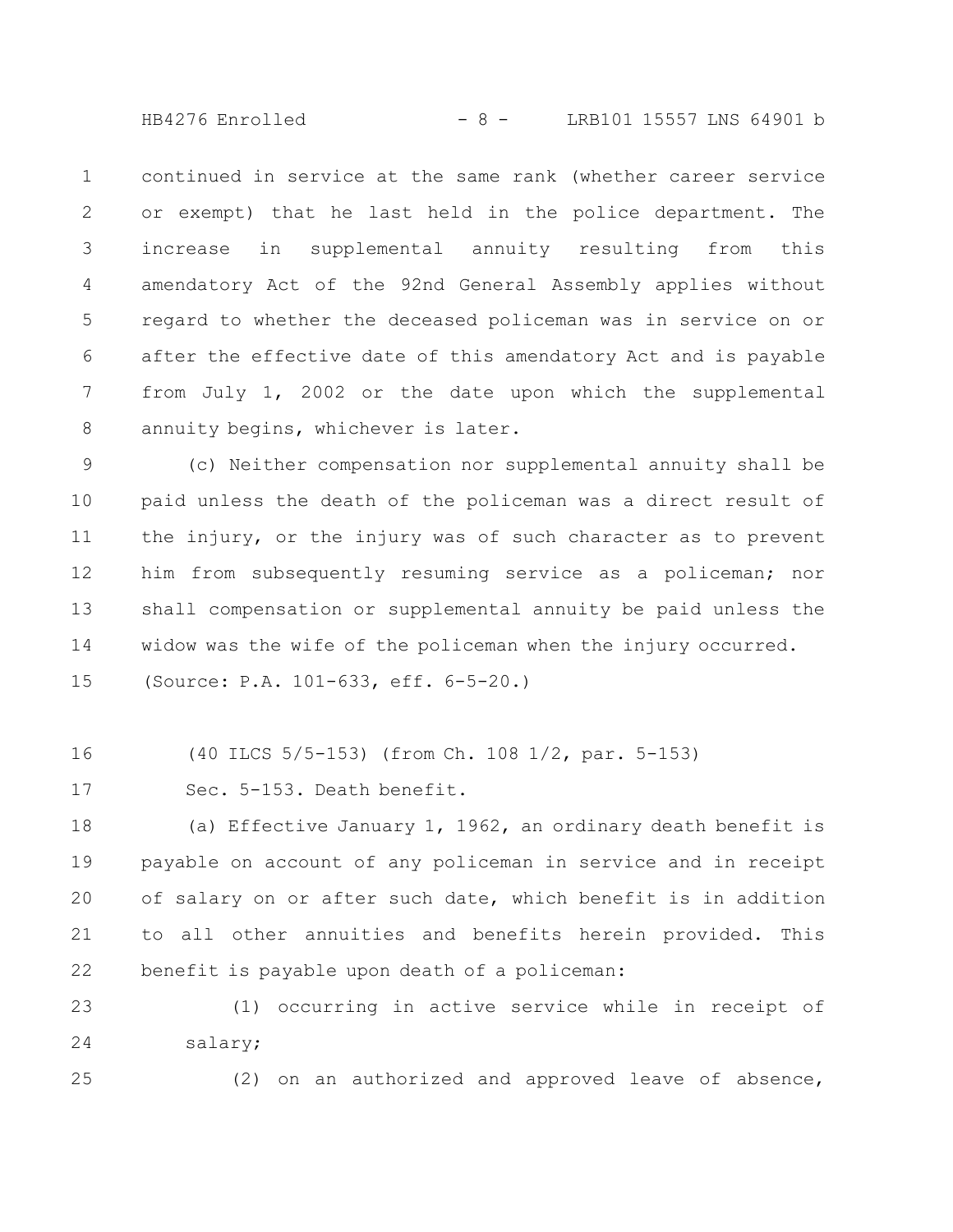HB4276 Enrolled - 9 - LRB101 15557 LNS 64901 b

without salary, beginning on or after January 1, 1962, if the death occurs within 60 days from the date the employee was in receipt of salary; or otherwise in the service and not separated by resignation or discharge beginning January 1, 1962 if death occurs before his resignation or discharge from the service; 1 2 3 4 5 6

(3) receiving duty disability or ordinary disability benefit; 7 8

(4) occurring within 60 days from the date of termination of duty disability or ordinary disability benefit payments if re-entry into service had not occurred; or 9 10 11 12

(5) occurring on retirement and while in receipt of an age and service annuity, Tier 2 monthly retirement annuity, or prior service annuity; provided (a) retirement on such annuity occurred on or after January 1, 1962, and (b) such separation from service was effective on or after the policeman's attainment of age 50, and (c) application for such annuity was made within 60 days after separation from service. 13 14 15 16 17 18 19 20

(b) The ordinary death benefit is payable to such beneficiary or beneficiaries as the policeman has nominated by written direction duly signed and acknowledged before an officer authorized to take acknowledgments, and filed with the board. If no such written direction has been filed or if the designated beneficiaries do not survive the policeman, payment 21 22 23 24 25 26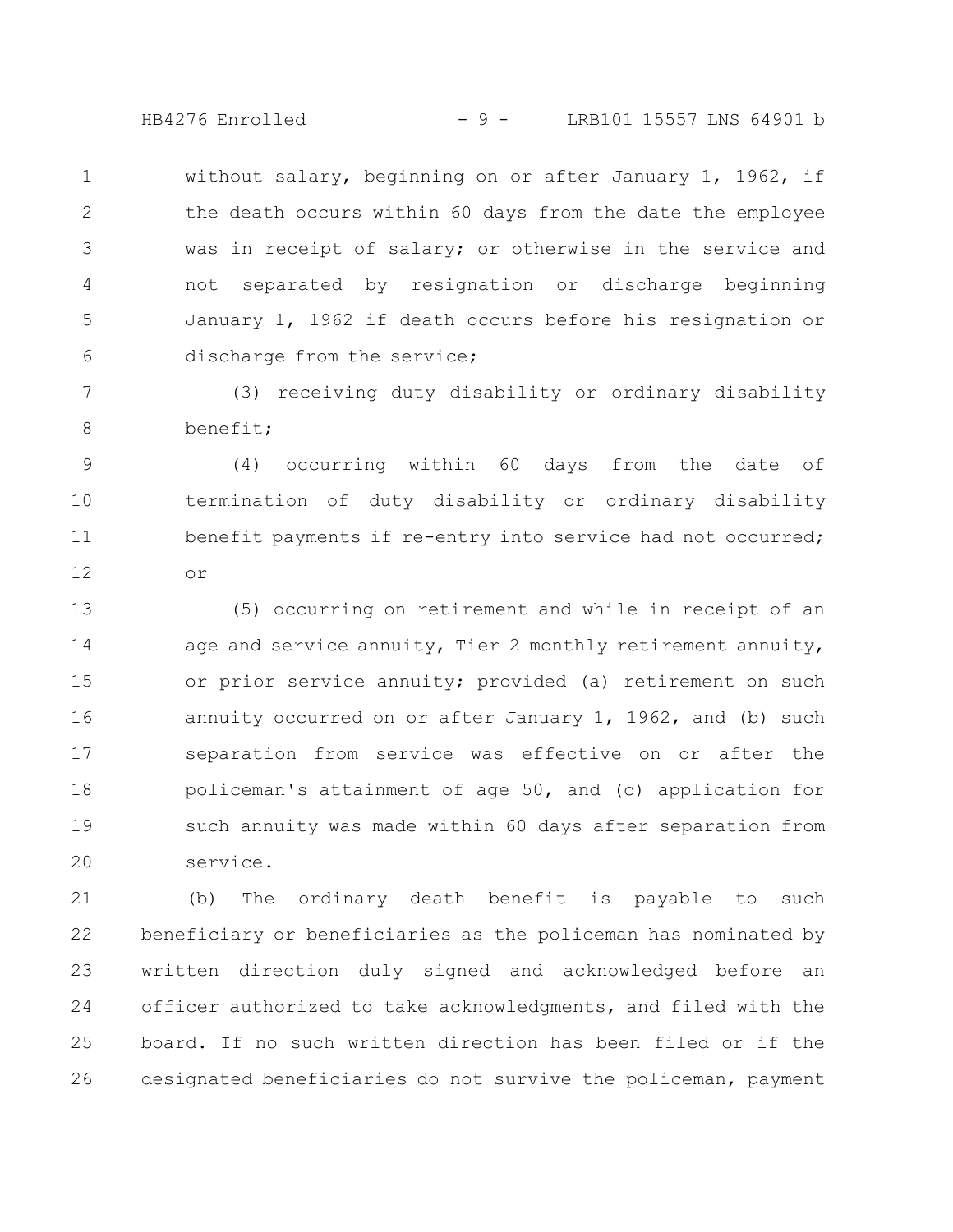HB4276 Enrolled - 10 - LRB101 15557 LNS 64901 b

of the benefit shall be made to his estate. 1

(c) Until December 31, 1977, if death occurs prior to retirement on annuity and before the policeman's attainment of age  $50$ , the amount of the benefit payable is  $$6,000$ . If death occurs prior to retirement, at age 50 or over, the benefit of \$6,000 shall be reduced \$400 for each year (commencing on the policeman's attainment of age 50, and thereafter on each succeeding birthdate) that the policeman's age, at date of death, is more than age 50, but in no event below the amount of \$2,000. However, if death results from injury incurred in the performance of an act or acts of duty, prior to retirement on annuity, the amount of the benefit payable is \$6,000 notwithstanding the age attained. 2 3 4 5 6 7 8 9 10 11 12 13

Until December 31, 1977, if the policeman's death occurs while he is in receipt of an annuity, the benefit is  $$2,000$  if retirement was effective upon attainment of age 55 or greater. If the policeman retired at age 50 or over and before age 55, the benefit of \$2,000 shall be reduced \$100 for each year or fraction of a year that the policeman's age at retirement was less than age 55 to a minimum payment of \$1,500. 14 15 16 17 18 19 20

After December 31, 1977, and on or before January 1, 1986, if death occurs prior to retirement on annuity and before the policeman's attainment of age 50, the amount of the benefit payable is \$7,000. If death occurs prior to retirement, at age 50 or over, the benefit of \$7,000 shall be reduced \$400 for each year (commencing on the policeman's attainment of age 50, 21 22 23 24 25 26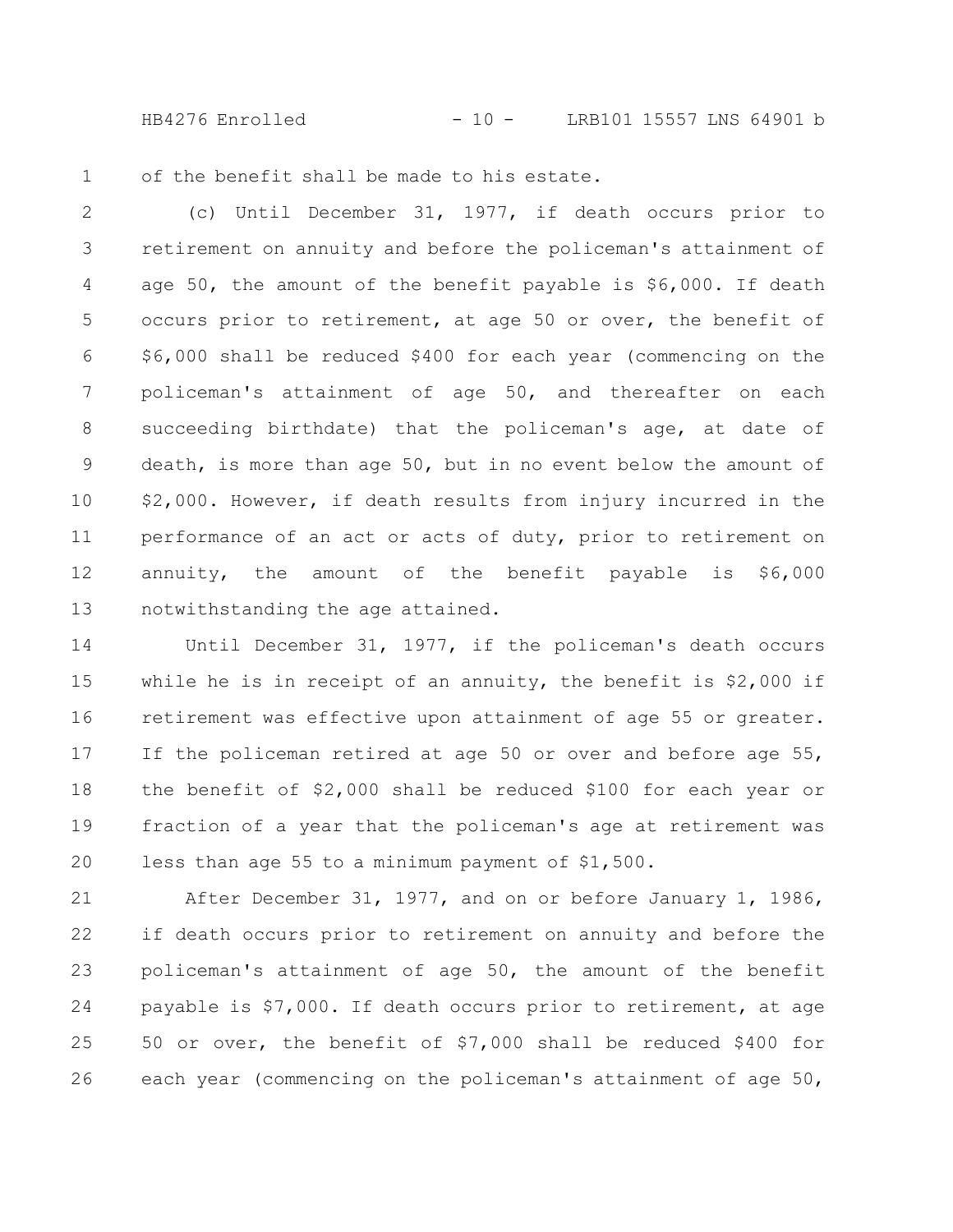HB4276 Enrolled - 11 - LRB101 15557 LNS 64901 b

and thereafter on each succeeding birthdate) that the policeman's age, at date of death, is more than age 50, but in no event below the amount of \$3,000. However, if death results from injury incurred in the performance of an act or acts of duty, prior to retirement on annuity, the amount of the benefit payable is \$7,000 notwithstanding the age attained. 1 2 3 4 5 6

After December 31, 1977, and on or before January 1, 1986, if the policeman's death occurs while he is in receipt of an annuity, the benefit is \$2,250 if retirement was effective upon attainment of age 55 or greater. If the policeman retired at age 50 or over and before age 55, the benefit of \$2,250 shall be reduced \$100 for each year or fraction of a year that the policeman's age at retirement was less than age 55 to a minimum payment of \$1,750. 7 8 9 10 11 12 13 14

After January 1, 1986, if death occurs prior to retirement on annuity and before the policeman's attainment of age 50, the amount of benefit payable is \$12,000. If death occurs prior to retirement, at age 50 or over, the benefit of \$12,000 shall be reduced \$400 for each year (commencing on the policeman's attainment of age 50, and thereafter on each succeeding birthdate) that the policeman's age, at date of death, is more than age 50, but in no event below the amount of \$6,000. However, if death results from injury in the performance of an act or acts of duty, prior to retirement on annuity, the amount of benefit payable is \$12,000 notwithstanding the age attained. After January 1, 1986, if the policeman's death occurs 15 16 17 18 19 20 21 22 23 24 25 26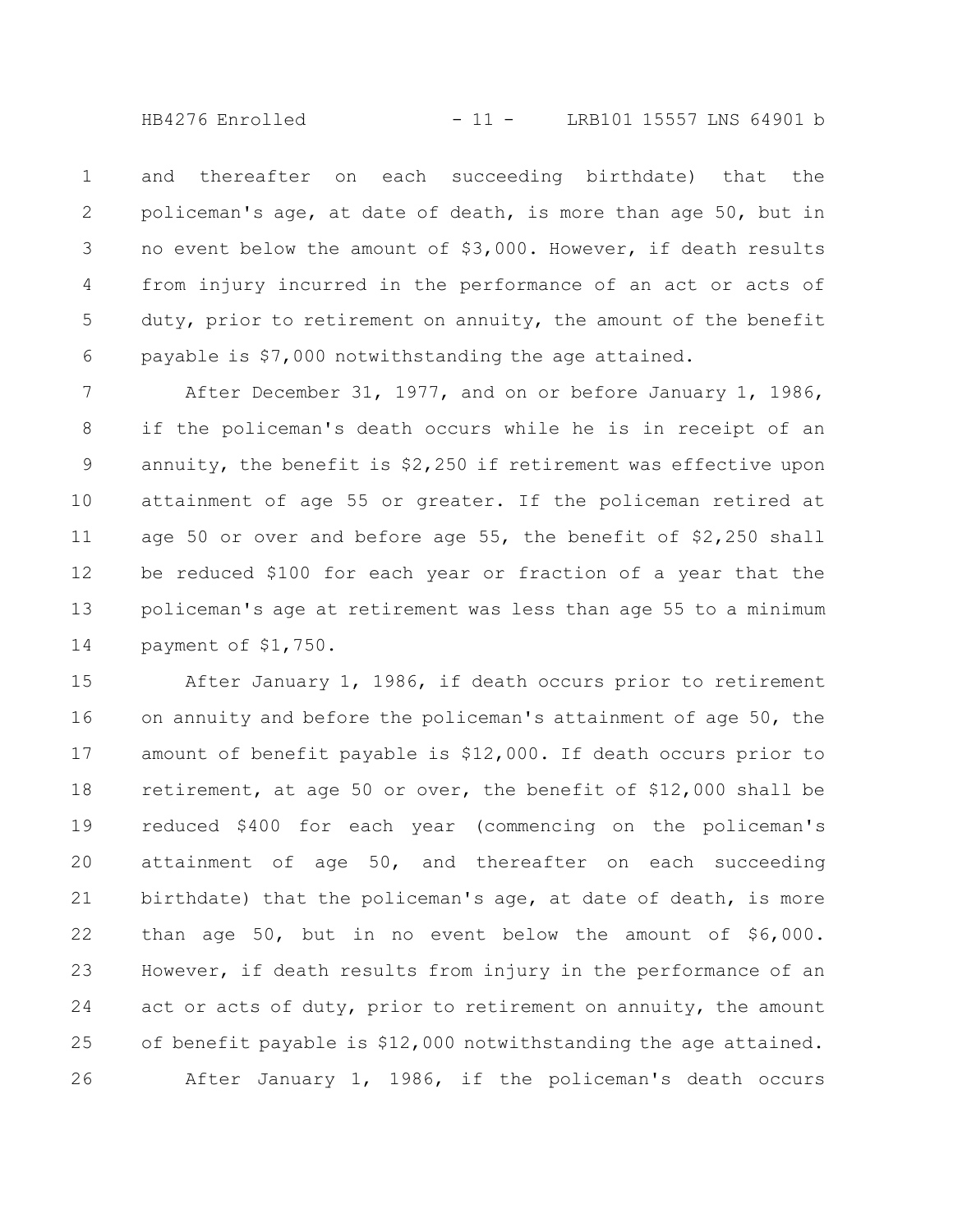HB4276 Enrolled - 12 - LRB101 15557 LNS 64901 b

while he is in receipt of an annuity, the benefit is \$6,000. 1

(d) For the purposes of this Section only, the death of any policeman as a result of the exposure to and contraction of COVID-19, as evidenced by either (i) a confirmed positive laboratory test for COVID-19 or COVID-19 antibodies or (ii) a confirmed diagnosis of COVID-19 from a licensed medical professional, shall be rebuttably presumed to have been contracted while in the performance of an act or acts of duty and the policeman shall be rebuttably presumed to have been fatally injured while in active service. The presumption shall apply to any policeman who was exposed to and contracted COVID-19 on or after March 9, 2020 and on or before June 30, 2021 (including the period between December 31, 2020 and the effective date of this amendatory Act of the 101st General Assembly) December 31, 2020; except that the presumption shall not apply if the policeman was on a leave of absence from his or her employment or otherwise not required to report for duty for a period of 14 or more consecutive days immediately prior to the date of contraction of COVID-19. For the purposes of determining when a policeman contracted COVID-19 under this subsection, the date of contraction is either the date that the policeman was diagnosed with COVID-19 or was unable to work due to symptoms that were later diagnosed as COVID-19, whichever occurred first. 2 3 4 5 6 7 8 9 10 11 12 13 14 15 16 17 18 19 20 21 22 23 24

(Source: P.A. 101-633, eff. 6-5-20.) 25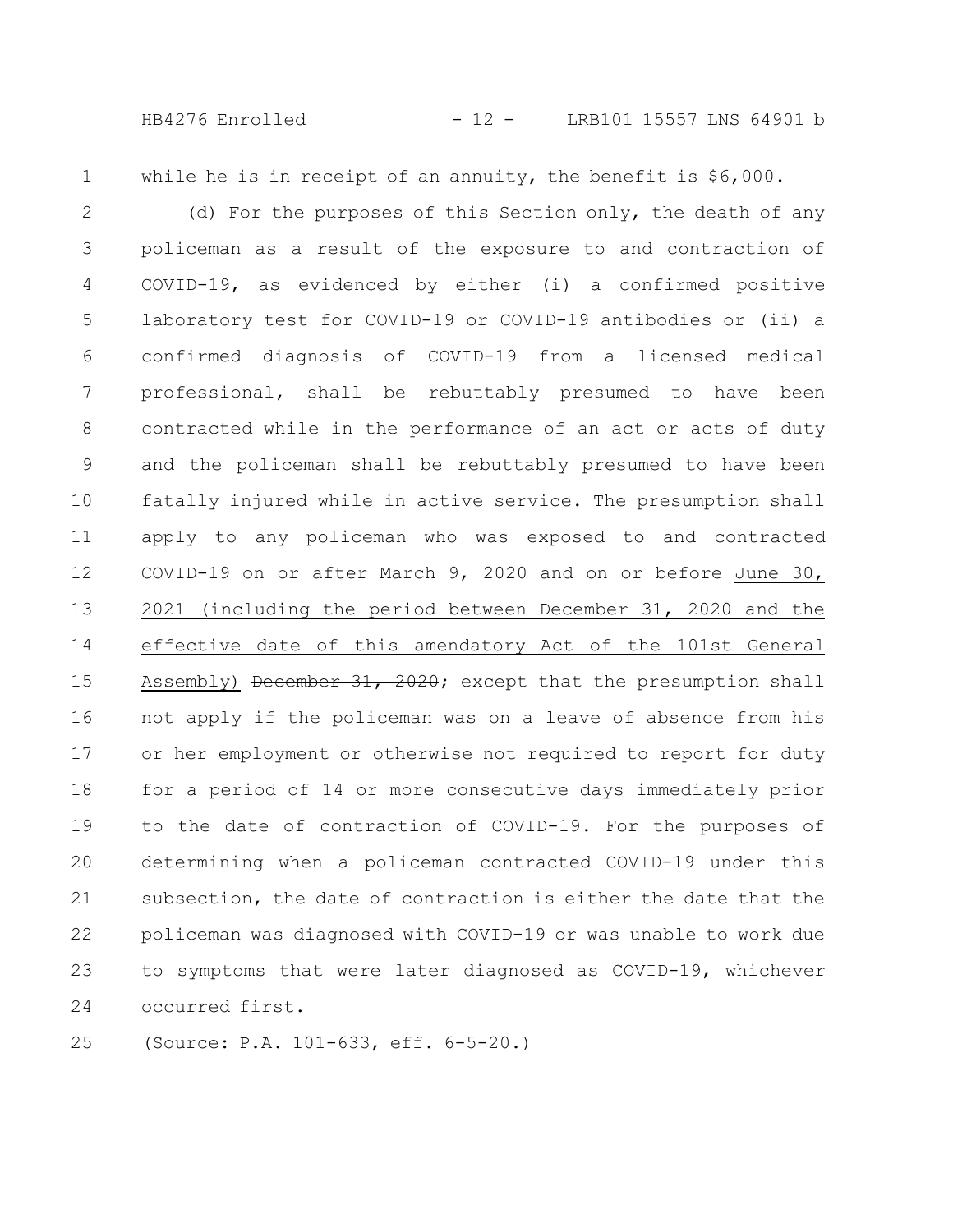HB4276 Enrolled - 13 - LRB101 15557 LNS 64901 b

1

(40 ILCS 5/6-140) (from Ch. 108 1/2, par. 6-140)

Sec. 6-140. Death in the line of duty.

2

7

(a) The annuity for the widow of a fireman whose death results from the performance of an act or acts of duty shall be an amount equal to 50% of the current annual salary attached to the classified position to which the fireman was certified at 3 4 5 6

Unless the performance of an act or acts of duty results directly in the death of the fireman, or prevents him from subsequently resuming active service in the fire department, the annuity herein provided shall not be paid; nor shall such annuities be paid unless the widow was the wife of the fireman at the time of the act or acts of duty which resulted in his death. 8 9 10 11 12 13 14

the time of his death and 75% thereof after December 31, 1972.

For the purposes of this Section only, the death of any fireman as a result of the exposure to and contraction of COVID-19, as evidenced by either (i) a confirmed positive laboratory test for COVID-19 or COVID-19 antibodies or (ii) a confirmed diagnosis of COVID-19 from a licensed medical professional, shall be rebuttably presumed to have been contracted while in the performance of an act or acts of duty and the fireman shall be rebuttably presumed to have been fatally injured while in active service. The presumption shall apply to any fireman who was exposed to and contracted COVID-19 on or after March 9, 2020 and on or before June 30, 2021 (including the period between December 31, 2020 and the 15 16 17 18 19 20 21 22 23 24 25 26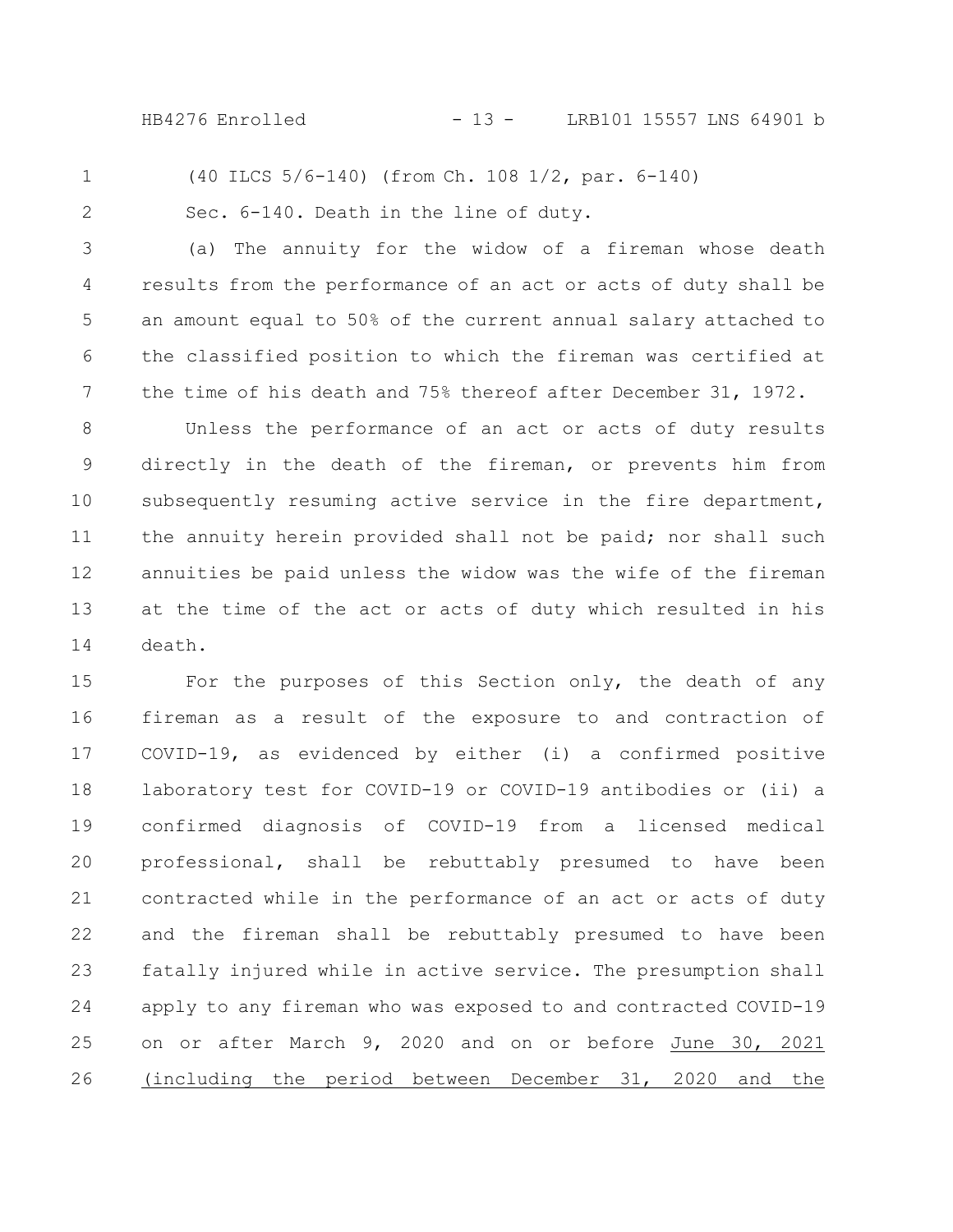HB4276 Enrolled - 14 - LRB101 15557 LNS 64901 b

effective date of this amendatory Act of the 101st General Assembly) December 31, 2020; except that the presumption shall not apply if the fireman was on a leave of absence from his or her employment or otherwise not required to report for duty for a period of 14 or more consecutive days immediately prior to the date of contraction of COVID-19. For the purposes of determining when a fireman contracted COVID-19 under this paragraph, the date of contraction is either the date that the fireman was diagnosed with COVID-19 or was unable to work due to symptoms that were later diagnosed as COVID-19, whichever occurred first. 1 2 3 4 5 6 7 8 9 10 11

(b) The changes made to this Section by this amendatory Act of the 92nd General Assembly apply without regard to whether the deceased fireman was in service on or after the effective date of this amendatory Act. In the case of a widow receiving an annuity under this Section that has been reduced to 40% of current salary because the fireman, had he lived, would have attained the age prescribed for compulsory retirement, the annuity shall be restored to the amount provided in subsection (a), with the increase beginning to accrue on the later of January 1, 2001 or the day the annuity first became payable. 12 13 14 15 16 17 18 19 20 21

(Source: P.A. 101-633, eff. 6-5-20.) 22

(40 ILCS 5/6-150) (from Ch. 108 1/2, par. 6-150) 23

Sec. 6-150. Death benefit. 24

(a) Effective January 1, 1962, an ordinary death benefit 25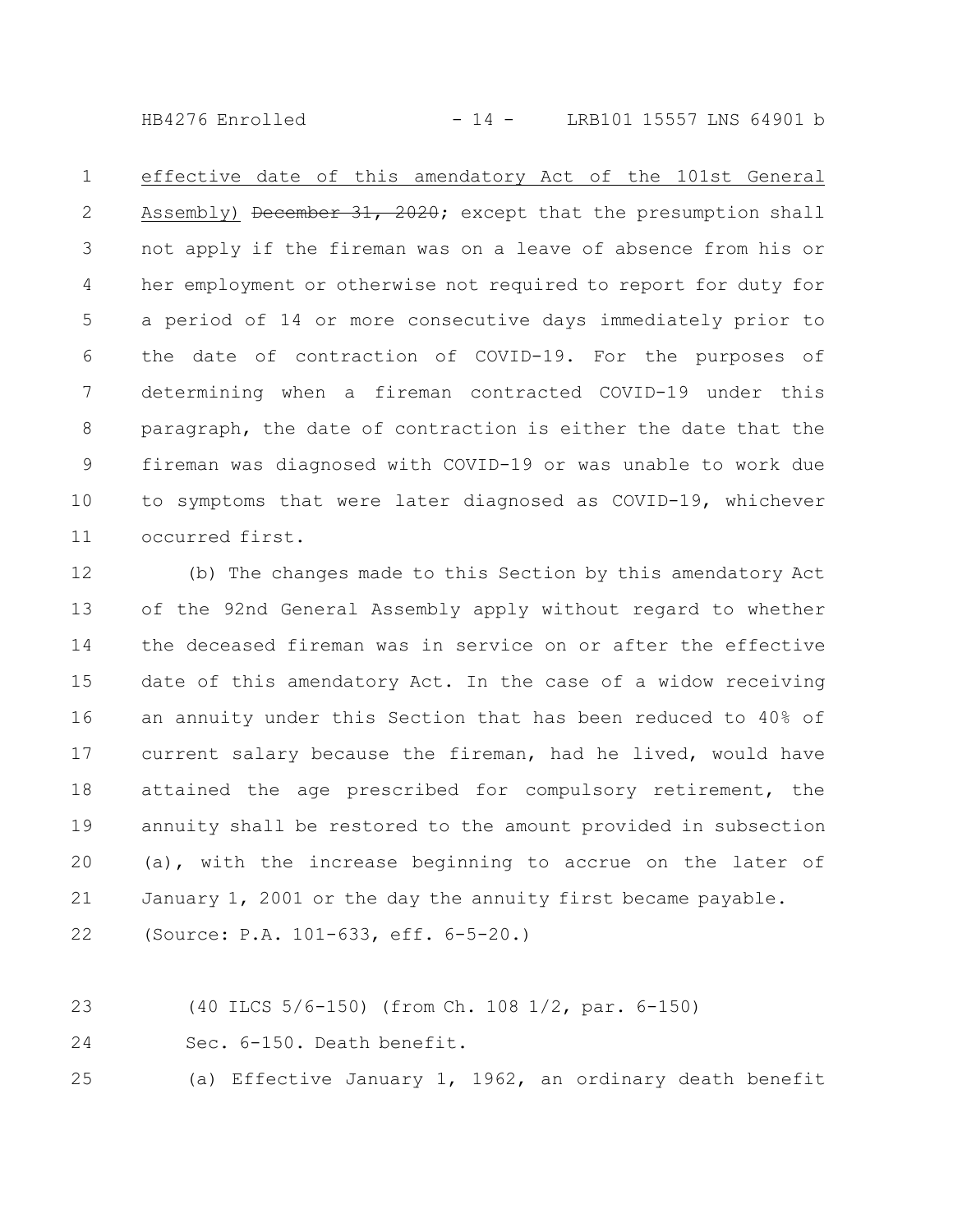HB4276 Enrolled - 15 - LRB101 15557 LNS 64901 b

shall be payable on account of any fireman in service and in receipt of salary on or after such date, which benefit shall be in addition to all other annuities and benefits herein provided. This benefit shall be payable upon death of a fireman: 1 2 3 4 5

6

7

(1) occurring in active service while in receipt of salary;

(2) on an authorized and approved leave of absence, without salary, beginning on or after January 1, 1962, if the death occurs within 60 days from the date the fireman was in receipt of salary; 8 9 10 11

(3) receiving duty, occupational disease, or ordinary disability benefit; 12 13

(4) occurring within 60 days from the date of termination of duty disability, occupational disease disability or ordinary disability benefit payments if re-entry into service had not occurred; or 14 15 16 17

(5) occurring on retirement and while in receipt of an age and service annuity, prior service annuity, Tier 2 monthly retirement annuity, or minimum annuity; provided (a) retirement on such annuity occurred on or after January 1, 1962, and (b) such separation from service was effective on or after the fireman's attainment of age 50, and (c) application for such annuity was made within 60 days after separation from service. 18 19 20 21 22 23 24 25

(b) The ordinary death benefit shall be payable to such 26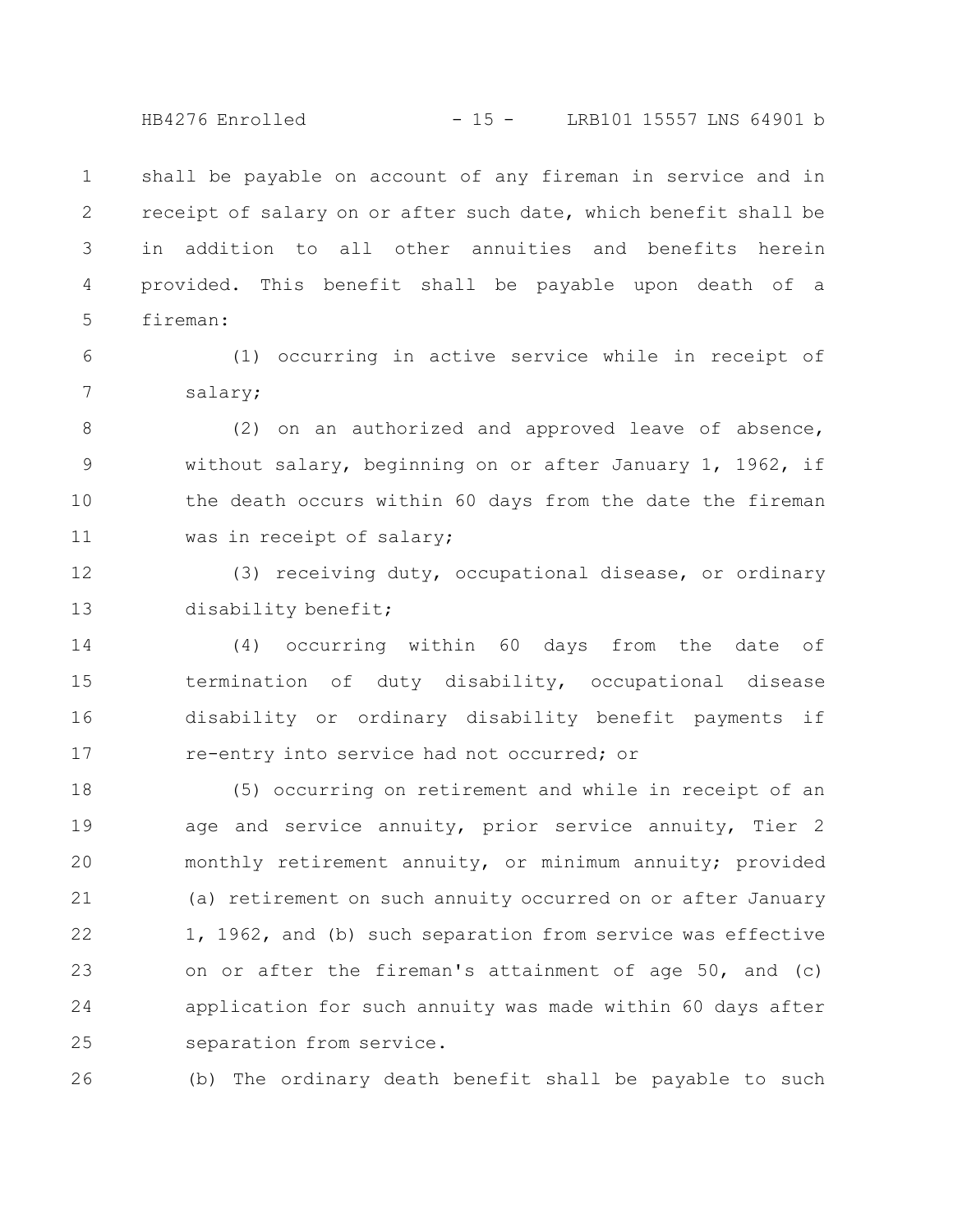HB4276 Enrolled - 16 - LRB101 15557 LNS 64901 b

beneficiary or beneficiaries as the fireman has nominated by written direction duly signed and acknowledged before an officer authorized to take acknowledgments, and filed with the board. If no such written direction has been filed or if the designated beneficiaries do not survive the fireman, payment of the benefit shall be made to his estate. 1 2 3 4 5 6

(c) Beginning July 1, 1983, if death occurs prior to retirement on annuity and before the fireman's attainment of age 50, the amount of the benefit payable shall be \$12,000. Beginning July 1, 1983, if death occurs prior to retirement, at age 50 or over, the benefit of \$12,000 shall be reduced \$400 for each year (commencing on the fireman's attainment of age 50 and thereafter on each succeeding birth date) that the fireman's age, at date of death, is more than age 49, but in no event below the amount of \$6,000. 7 8 9 10 11 12 13 14 15

Beginning July 1, 1983, if the fireman's death occurs while he is in receipt of an annuity, the benefit shall be \$6,000. 16 17

(d) For the purposes of this Section only, the death of any fireman as a result of the exposure to and contraction of COVID-19, as evidenced by either (i) a confirmed positive laboratory test for COVID-19 or COVID-19 antibodies or (ii) a confirmed diagnosis of COVID-19 from a licensed medical professional, shall be rebuttably presumed to have been contracted while in the performance of an act or acts of duty and the fireman shall be rebuttably presumed to have been fatally injured while in active service. The presumption shall 18 19 20 21 22 23 24 25 26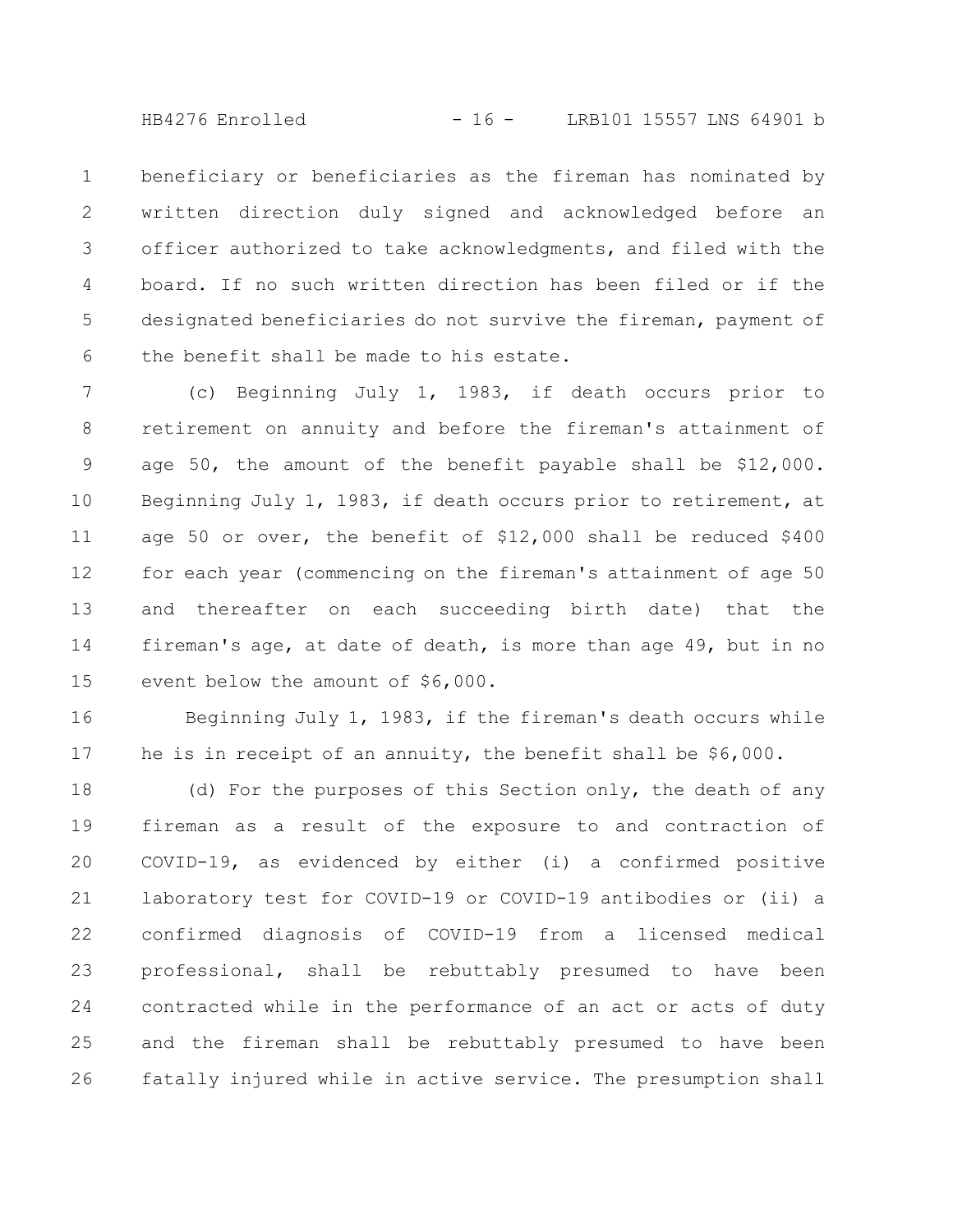HB4276 Enrolled - 17 - LRB101 15557 LNS 64901 b

apply to any fireman who was exposed to and contracted COVID-19 on or after March 9, 2020 and on or before June 30, 2021 (including the period between December 31, 2020 and the effective date of this amendatory Act of the 101st General Assembly) December 31, 2020; except that the presumption shall not apply if the fireman was on a leave of absence from his or her employment or otherwise not required to report for duty for a period of 14 or more consecutive days immediately prior to the date of contraction of COVID-19. For the purposes of determining when a fireman contracted COVID-19 under this subsection, the date of contraction is either the date that the fireman was diagnosed with COVID-19 or was unable to work due to symptoms that were later diagnosed as COVID-19, whichever occurred first. 1 2 3 4 5 6 7 8 9 10 11 12 13 14

(Source: P.A. 101-633, eff. 6-5-20.) 15

Section 15. The Workers' Occupational Diseases Act is amended by changing Section 1 as follows: 16 17

(820 ILCS 310/1) (from Ch. 48, par. 172.36) 18

Sec. 1. This Act shall be known and may be cited as the "Workers' Occupational Diseases Act". 19 20

(a) The term "employer" as used in this Act shall be construed to be: 21 22

1. The State and each county, city, town, township, incorporated village, school district, body politic, or 23 24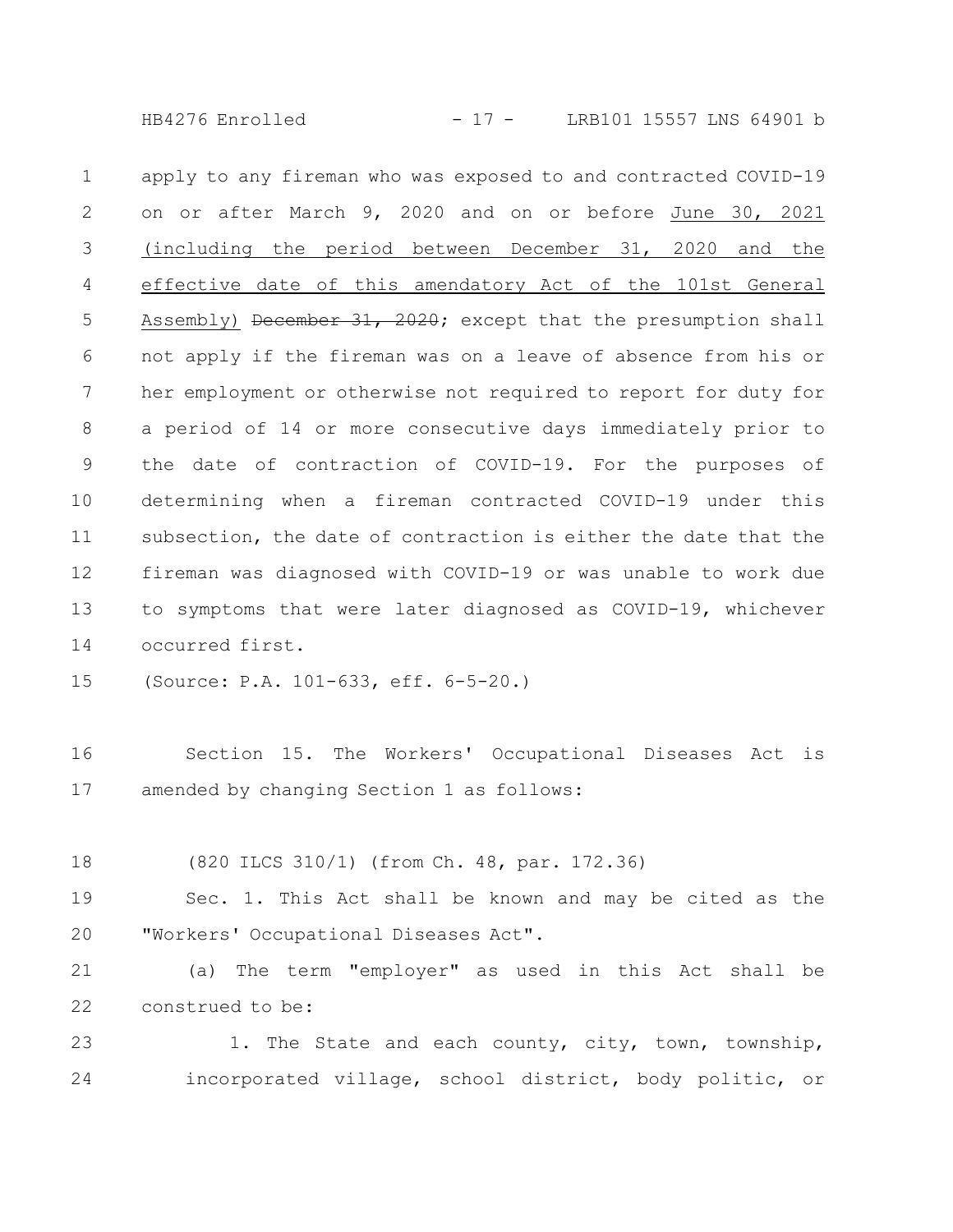HB4276 Enrolled - 18 - LRB101 15557 LNS 64901 b

municipal corporation therein. 1

2. Every person, firm, public or private corporation, including hospitals, public service, eleemosynary, religious or charitable corporations or associations, who has any person in service or under any contract for hire, express or implied, oral or written. 2 3 4 5 6

3. Where an employer operating under and subject to the provisions of this Act loans an employee to another such employer and such loaned employee sustains a compensable occupational disease in the employment of such borrowing employer and where such borrowing employer does not provide or pay the benefits or payments due such employee, such loaning employer shall be liable to provide or pay all benefits or payments due such employee under this Act and as to such employee the liability of such loaning and borrowing employers shall be joint and several, provided that such loaning employer shall in the absence of agreement to the contrary be entitled to receive from such borrowing employer full reimbursement for all sums paid or incurred pursuant to this paragraph together with reasonable attorneys' fees and expenses in any hearings before the Illinois Workers' Compensation Commission or in any action to secure such reimbursement. Where any benefit is provided or paid by such loaning employer, the employee shall have the duty of rendering reasonable co-operation in any hearings, trials or proceedings in the case, including 7 8 9 10 11 12 13 14 15 16 17 18 19 20 21 22 23 24 25 26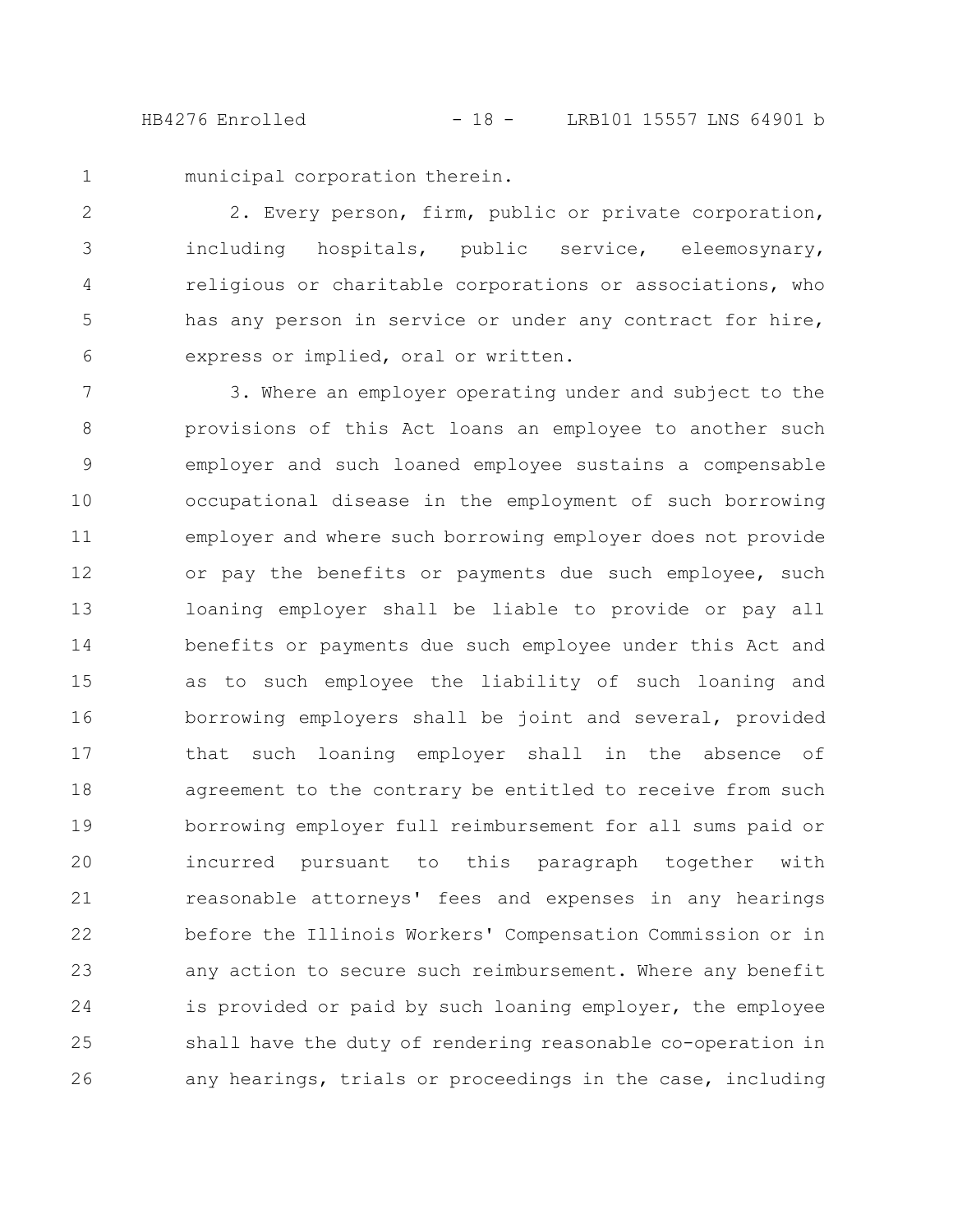HB4276 Enrolled - 19 - LRB101 15557 LNS 64901 b

1

such proceedings for reimbursement.

Where an employee files an Application for Adjustment of Claim with the Illinois Workers' Compensation Commission alleging that his or her claim is covered by the provisions of the preceding paragraph, and joining both the alleged loaning and borrowing employers, they and each of them, upon written demand by the employee and within 7 days after receipt of such demand, shall have the duty of filing with the Illinois Workers' Compensation Commission a written admission or denial of the allegation that the claim is covered by the provisions of the preceding paragraph and in default of such filing or if any such denial be ultimately determined not to have been bona fide then the provisions of Paragraph K of Section 19 of this Act shall apply. 2 3 4 5 6 7 8 9 10 11 12 13 14 15

An employer whose business or enterprise or a substantial part thereof consists of hiring, procuring or furnishing employees to or for other employers operating under and subject to the provisions of this Act for the performance of the work of such other employers and who pays such employees their salary or wage notwithstanding that they are doing the work of such other employers shall be deemed a loaning employer within the meaning and provisions of this Section. 16 17 18 19 20 21 22 23 24

(b) The term "employee" as used in this Act, shall be construed to mean: 25 26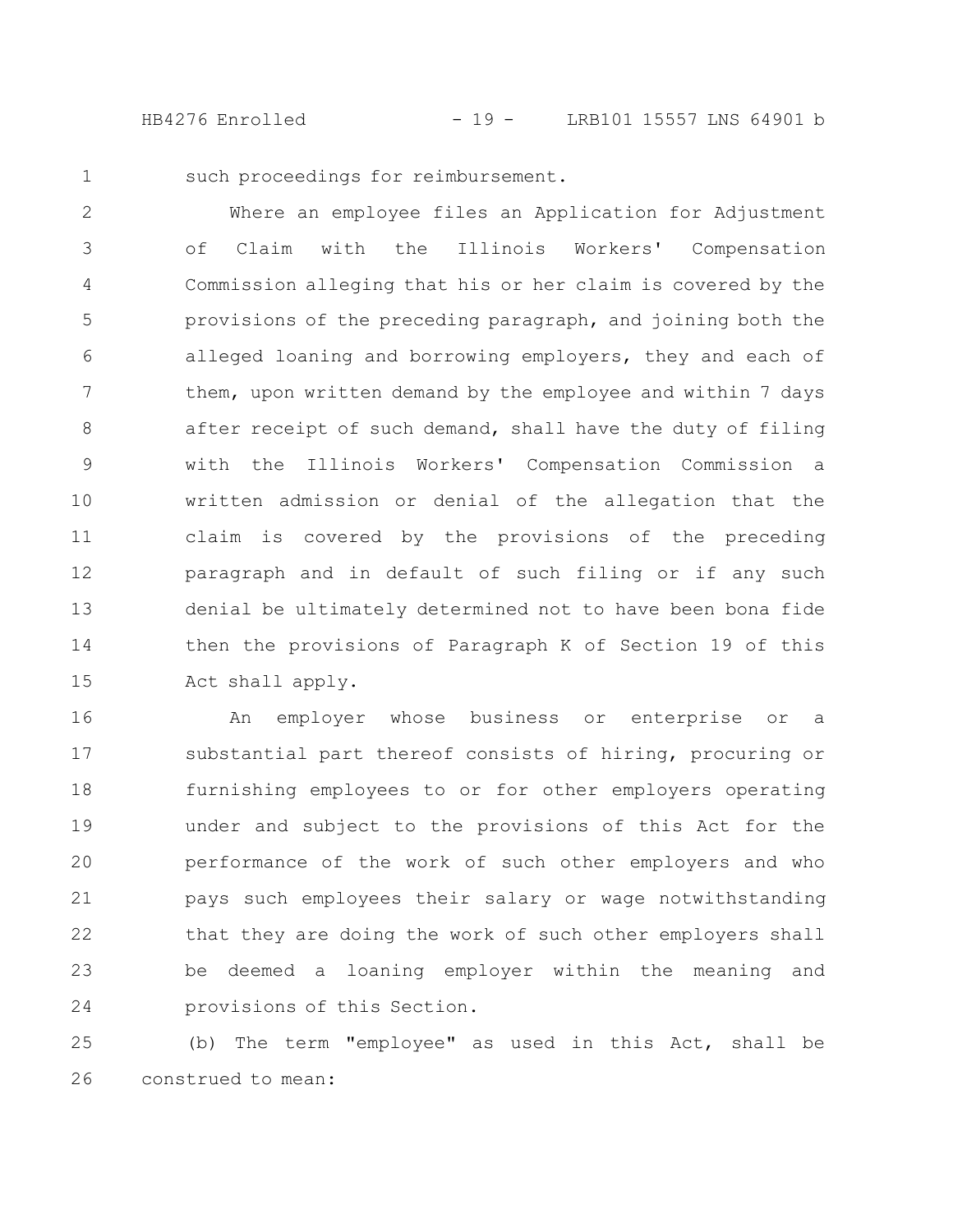HB4276 Enrolled - 20 - LRB101 15557 LNS 64901 b

1. Every person in the service of the State, county, city, town, township, incorporated village or school district, body politic or municipal corporation therein, whether by election, appointment or contract of hire, express or implied, oral or written, including any official of the State, or of any county, city, town, township, incorporated village, school district, body politic or municipal corporation therein and except any duly appointed member of the fire department in any city whose population exceeds 500,000 according to the last Federal or State census, and except any member of a fire insurance patrol maintained by a board of underwriters in this State. One employed by a contractor who has contracted with the State, or a county, city, town, township, incorporated village, school district, body politic or municipal corporation therein, through its representatives, shall not be considered as an employee of the State, county, city, town, township, incorporated village, school district, body politic or municipal corporation which made the contract. 1 2 3 4 5 6 7 8 9 10 11 12 13 14 15 16 17 18 19 20

2. Every person in the service of another under any contract of hire, express or implied, oral or written, who contracts an occupational disease while working in the State of Illinois, or who contracts an occupational disease while working outside of the State of Illinois but where the contract of hire is made within the State of Illinois, 21 22 23 24 25 26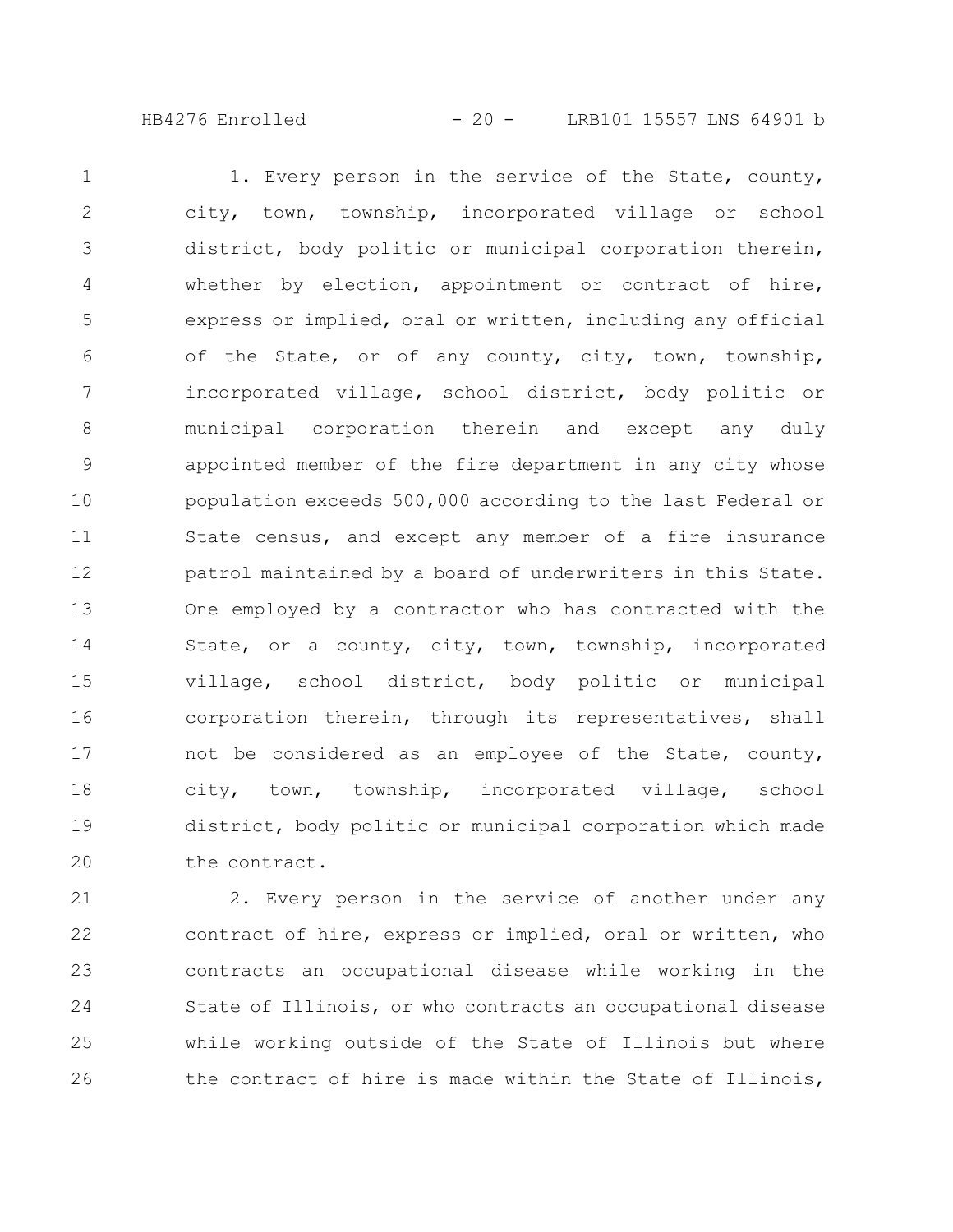$HB4276$  Enrolled  $-21 -$  LRB101 15557 LNS 64901 b

and any person whose employment is principally localized within the State of Illinois, regardless of the place where the disease was contracted or place where the contract of hire was made, including aliens, and minors who, for the purpose of this Act, except Section 3 hereof, shall be considered the same and have the same power to contract, receive payments and give quittances therefor, as adult employees. An employee or his or her dependents under this Act who shall have a cause of action by reason of an occupational disease, disablement or death arising out of and in the course of his or her employment may elect or pursue his or her remedy in the State where the disease was contracted, or in the State where the contract of hire is made, or in the State where the employment is principally localized. 1 2 3 4 5 6 7 8 9 10 11 12 13 14 15

(c) "Commission" means the Illinois Workers' Compensation Commission created by the Workers' Compensation Act, approved July 9, 1951, as amended. 16 17 18

(d) In this Act the term "Occupational Disease" means a disease arising out of and in the course of the employment or which has become aggravated and rendered disabling as a result of the exposure of the employment. Such aggravation shall arise out of a risk peculiar to or increased by the employment and not common to the general public. 19 20 21 22 23 24

A disease shall be deemed to arise out of the employment if there is apparent to the rational mind, upon consideration of 25 26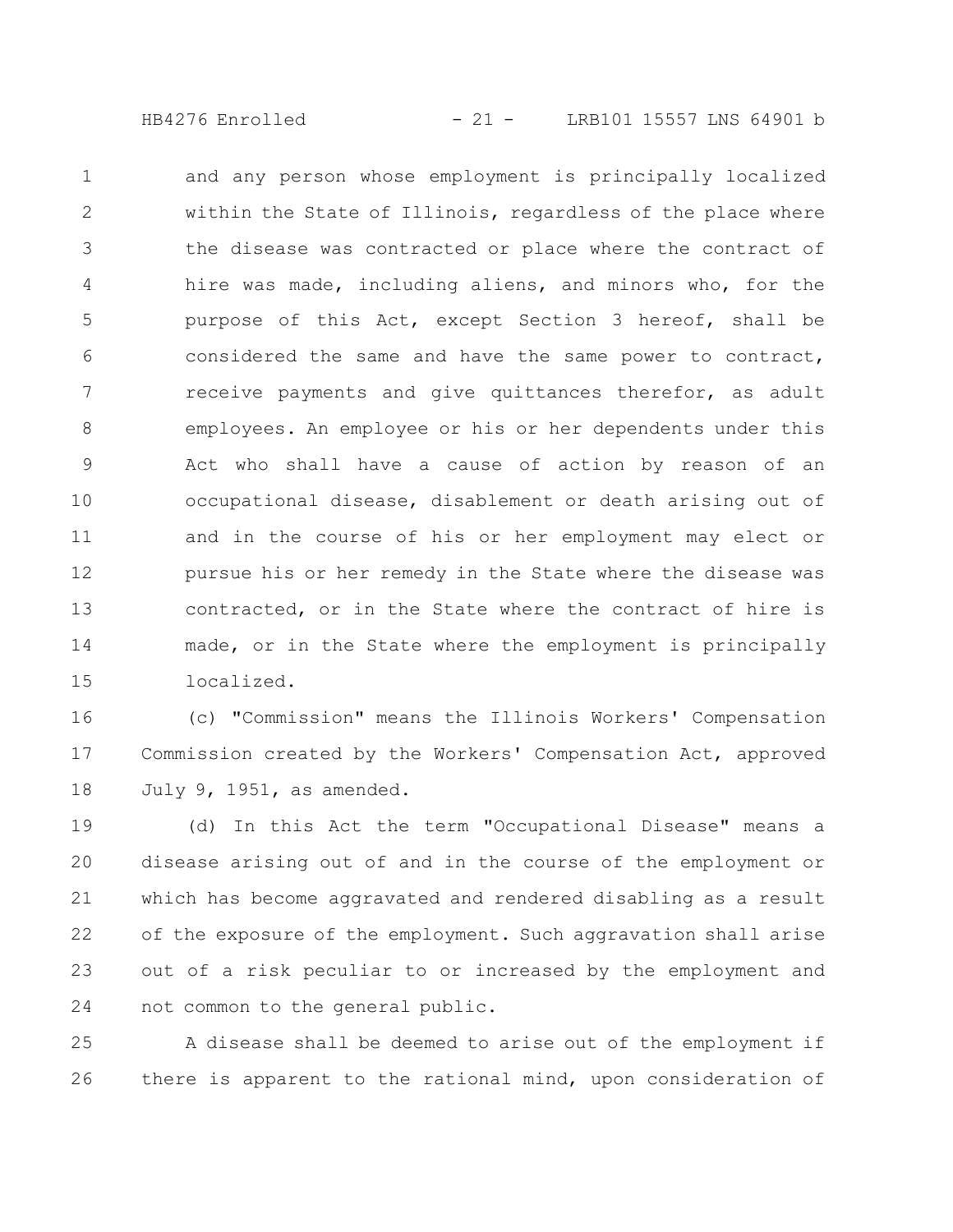$HB4276$  Enrolled  $-22 -$  LRB101 15557 LNS 64901 b

all the circumstances, a causal connection between the conditions under which the work is performed and the occupational disease. The disease need not to have been foreseen or expected but after its contraction it must appear to have had its origin or aggravation in a risk connected with the employment and to have flowed from that source as a rational consequence. 1 2 3 4 5 6 7

An employee shall be conclusively deemed to have been exposed to the hazards of an occupational disease when, for any length of time however short, he or she is employed in an occupation or process in which the hazard of the disease exists; provided however, that in a claim of exposure to atomic radiation, the fact of such exposure must be verified by the records of the central registry of radiation exposure maintained by the Department of Public Health or by some other recognized governmental agency maintaining records of such exposures whenever and to the extent that the records are on file with the Department of Public Health or the agency. 8 9 10 11 12 13 14 15 16 17 18

Any injury to or disease or death of an employee arising from the administration of a vaccine, including without limitation smallpox vaccine, to prepare for, or as a response to, a threatened or potential bioterrorist incident to the employee as part of a voluntary inoculation program in connection with the person's employment or in connection with any governmental program or recommendation for the inoculation of workers in the employee's occupation, geographical area, or 19 20 21 22 23 24 25 26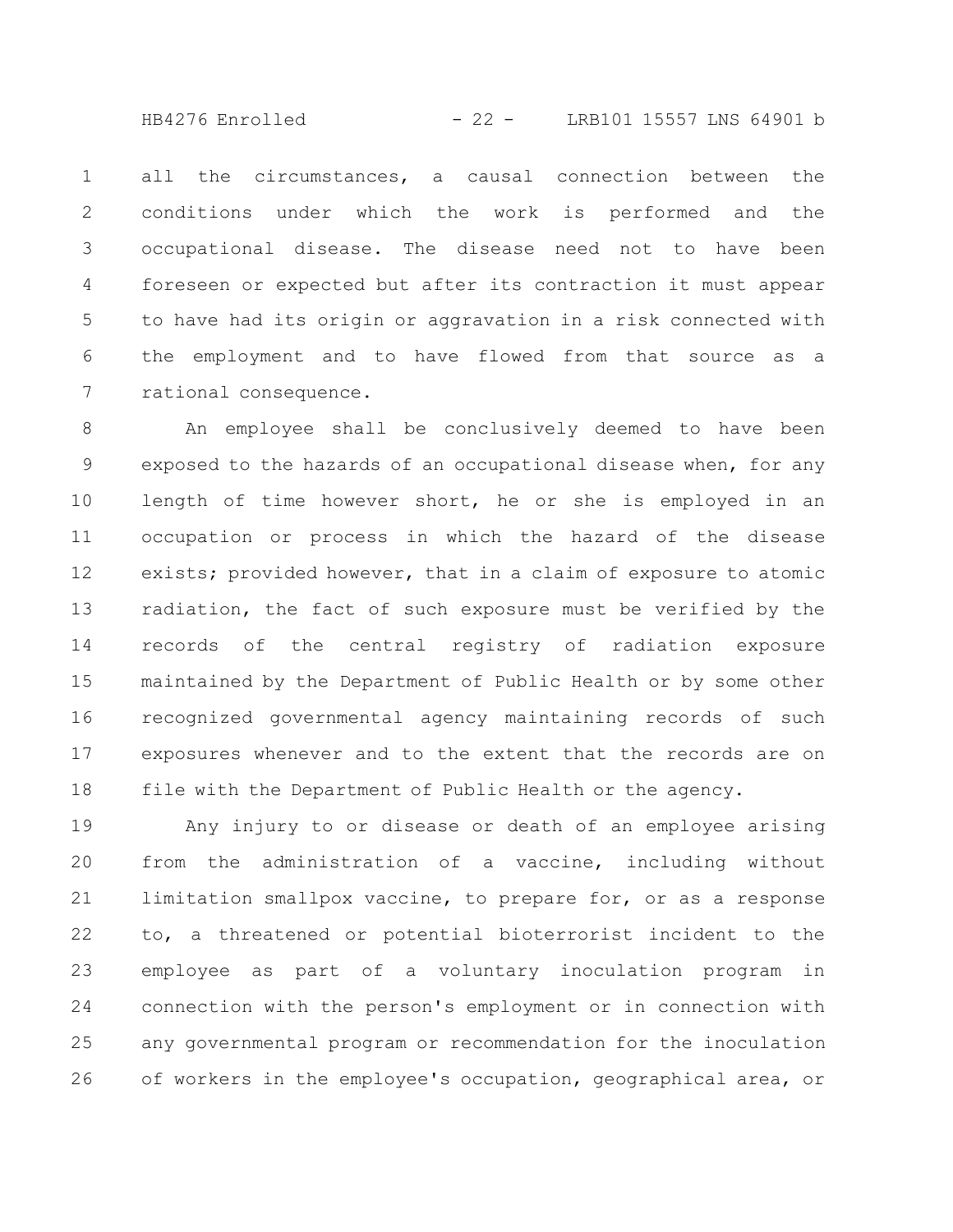$HB4276$  Enrolled  $-23 -$  LRB101 15557 LNS 64901 b

other category that includes the employee is deemed to arise out of and in the course of the employment for all purposes under this Act. This paragraph added by Public Act 93-829 is declarative of existing law and is not a new enactment. 1 2 3 4

The employer liable for the compensation in this Act provided shall be the employer in whose employment the employee was last exposed to the hazard of the occupational disease claimed upon regardless of the length of time of such last exposure, except, in cases of silicosis or asbestosis, the only employer liable shall be the last employer in whose employment the employee was last exposed during a period of 60 days or more after the effective date of this Act, to the hazard of such occupational disease, and, in such cases, an exposure during a period of less than 60 days, after the effective date of this Act, shall not be deemed a last exposure. If a miner who is suffering or suffered from pneumoconiosis was employed for 10 years or more in one or more coal mines there shall, effective July 1, 1973 be a rebuttable presumption that his or her pneumoconiosis arose out of such employment. 5 6 7 8 9 10 11 12 13 14 15 16 17 18 19

If a deceased miner was employed for 10 years or more in one or more coal mines and died from a respirable disease there shall, effective July 1, 1973, be a rebuttable presumption that his or her death was due to pneumoconiosis. 20 21 22 23

Any condition or impairment of health of an employee employed as a firefighter, emergency medical technician (EMT), emergency medical technician-intermediate (EMT-I), advanced 24 25 26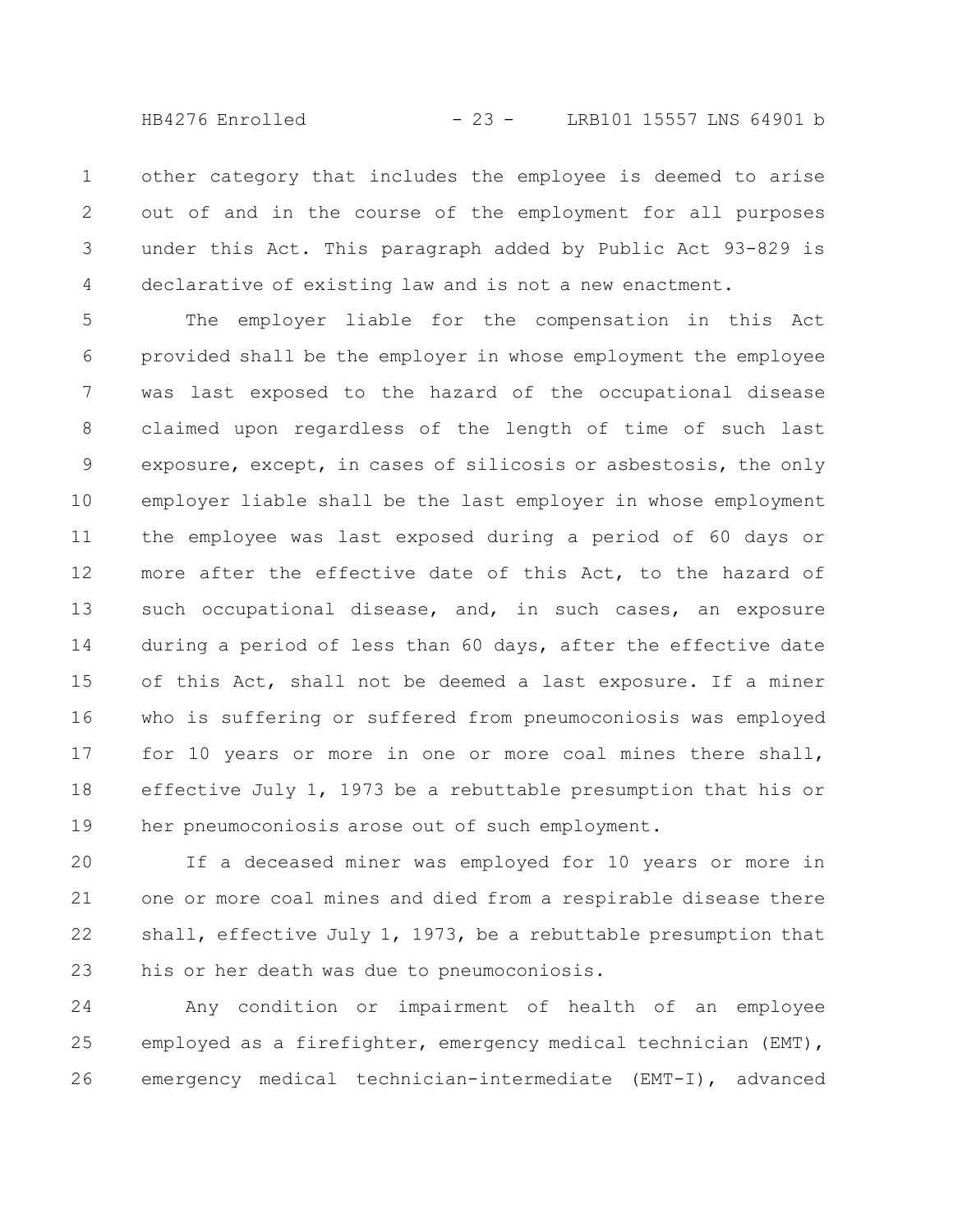emergency medical technician (A-EMT), or paramedic which results directly or indirectly from any bloodborne pathogen, lung or respiratory disease or condition, heart or vascular disease or condition, hypertension, tuberculosis, or cancer resulting in any disability (temporary, permanent, total, or partial) to the employee shall be rebuttably presumed to arise out of and in the course of the employee's firefighting, EMT, EMT-I, A-EMT, or paramedic employment and, further, shall be rebuttably presumed to be causally connected to the hazards or exposures of the employment. This presumption shall also apply to any hernia or hearing loss suffered by an employee employed as a firefighter, EMT, EMT-I, A-EMT, or paramedic. However, this presumption shall not apply to any employee who has been employed as a firefighter, EMT, EMT-I, A-EMT, or paramedic for less than 5 years at the time he or she files an Application for Adjustment of Claim concerning this condition or impairment with the Illinois Workers' Compensation Commission. The rebuttable presumption established under this subsection, however, does not apply to an emergency medical technician (EMT), emergency medical technician-intermediate (EMT-I), advanced emergency medical technician (A-EMT), or paramedic employed by a private employer if the employee spends the preponderance of his or her work time for that employer engaged in medical transfers between medical care facilities or non-emergency medical transfers to or from medical care facilities. The changes made to this subsection by this 1 2 3 4 5 6 7 8 9 10 11 12 13 14 15 16 17 18 19 20 21 22 23 24 25 26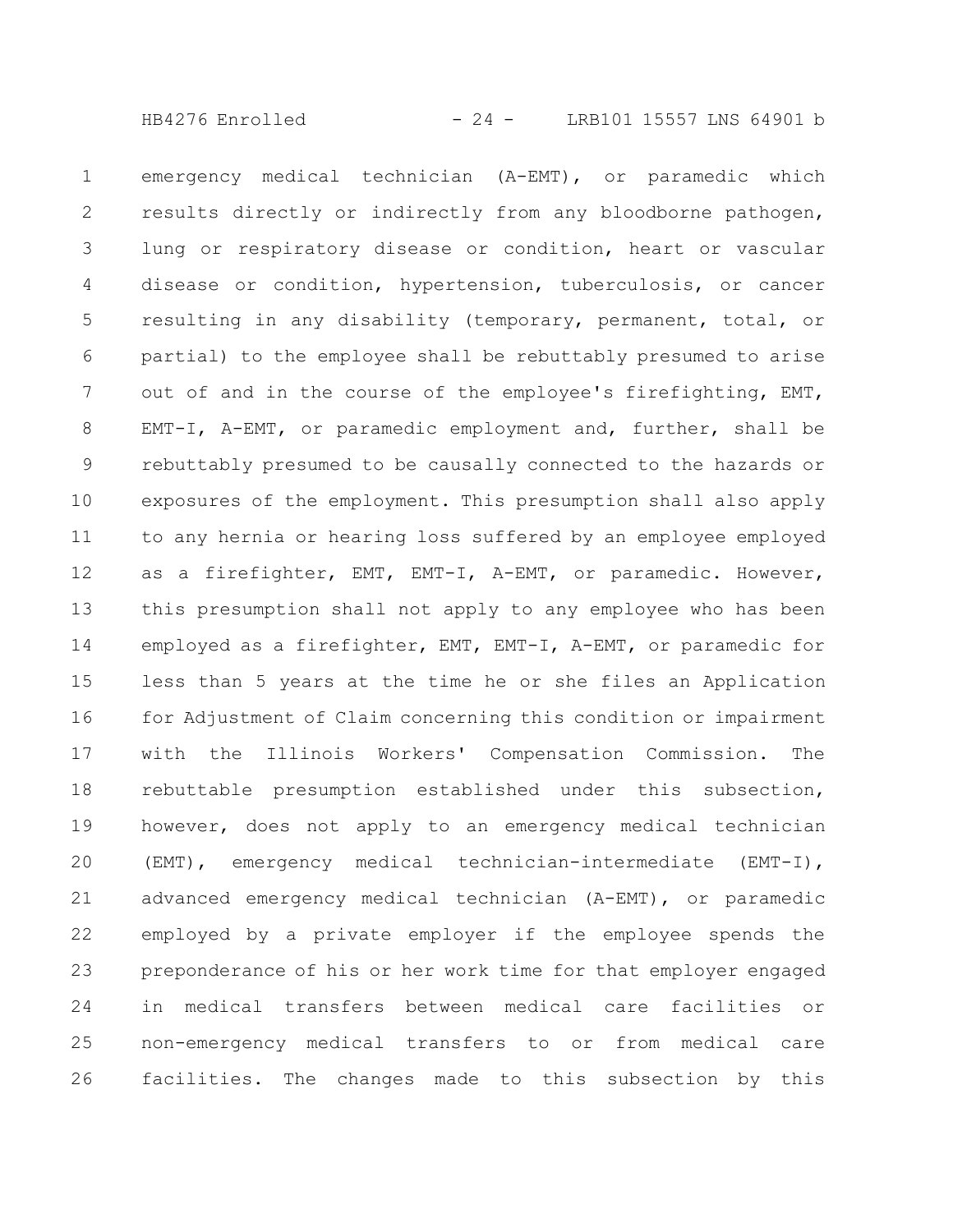$HB4276$  Enrolled  $-25 -$  LRB101 15557 LNS 64901 b

amendatory Act of the 98th General Assembly shall be narrowly construed. The Finding and Decision of the Illinois Workers' Compensation Commission under only the rebuttable presumption provision of this paragraph shall not be admissible or be deemed res judicata in any disability claim under the Illinois Pension Code arising out of the same medical condition; however, this sentence makes no change to the law set forth in Krohe v. City of Bloomington, 204 Ill.2d 392. 1 2 3 4 5 6 7 8

The insurance carrier liable shall be the carrier whose policy was in effect covering the employer liable on the last day of the exposure rendering such employer liable in accordance with the provisions of this Act. 9 10 11 12

(e) "Disablement" means an impairment or partial impairment, temporary or permanent, in the function of the body or any of the members of the body, or the event of becoming disabled from earning full wages at the work in which the employee was engaged when last exposed to the hazards of the occupational disease by the employer from whom he or she claims compensation, or equal wages in other suitable employment; and "disability" means the state of being so incapacitated. 13 14 15 16 17 18 19 20

(f) No compensation shall be payable for or on account of any occupational disease unless disablement, as herein defined, occurs within two years after the last day of the last exposure to the hazards of the disease, except in cases of occupational disease caused by berylliosis or by the inhalation of silica dust or asbestos dust and, in such cases, within 3 21 22 23 24 25 26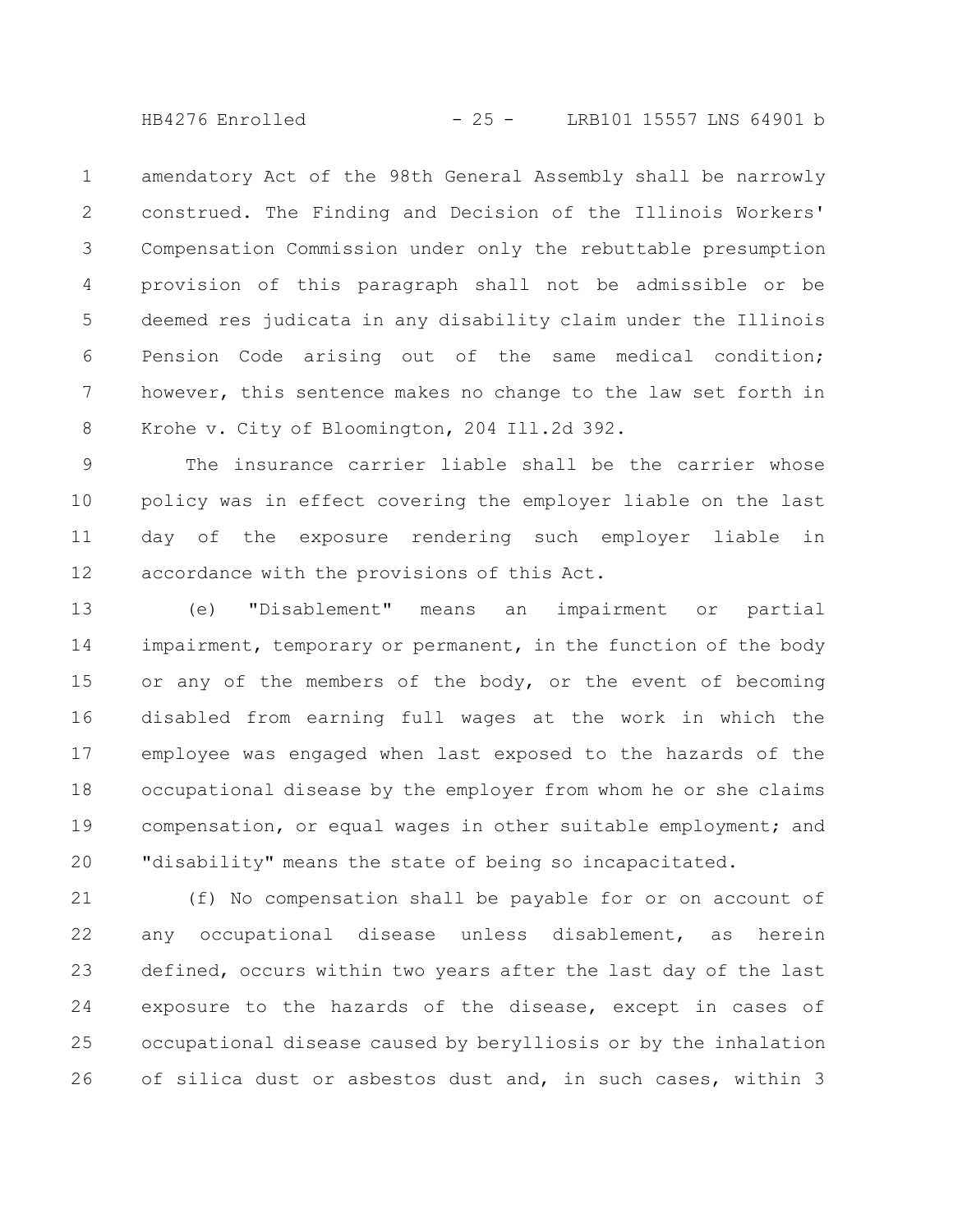$HB4276$  Enrolled  $-26$  - LRB101 15557 LNS 64901 b

years after the last day of the last exposure to the hazards of such disease and except in the case of occupational disease caused by exposure to radiological materials or equipment, and in such case, within 25 years after the last day of last exposure to the hazards of such disease. 1 2 3 4 5

(g)(1) In any proceeding before the Commission in which the employee is a COVID-19 first responder or front-line worker as defined in this subsection, if the employee's injury or occupational disease resulted from exposure to and contraction of COVID-19, the exposure and contraction shall be rebuttably presumed to have arisen out of and in the course of the employee's first responder or front-line worker employment and the injury or occupational disease shall be rebuttably presumed to be causally connected to the hazards or exposures of the employee's first responder or front-line worker employment. 6 7 8 9 10 11 12 13 14 15

(2) The term "COVID-19 first responder or front-line worker" means: all individuals employed as police, fire personnel, emergency medical technicians, or paramedics; all individuals employed and considered as first responders; all workers for health care providers, including nursing homes and rehabilitation facilities and home care workers; corrections officers; and any individuals employed by essential businesses and operations as defined in Executive Order 2020-10 dated March 20, 2020, as long as individuals employed by essential businesses and operations are required by their employment to encounter members of the general public or to work in 16 17 18 19 20 21 22 23 24 25 26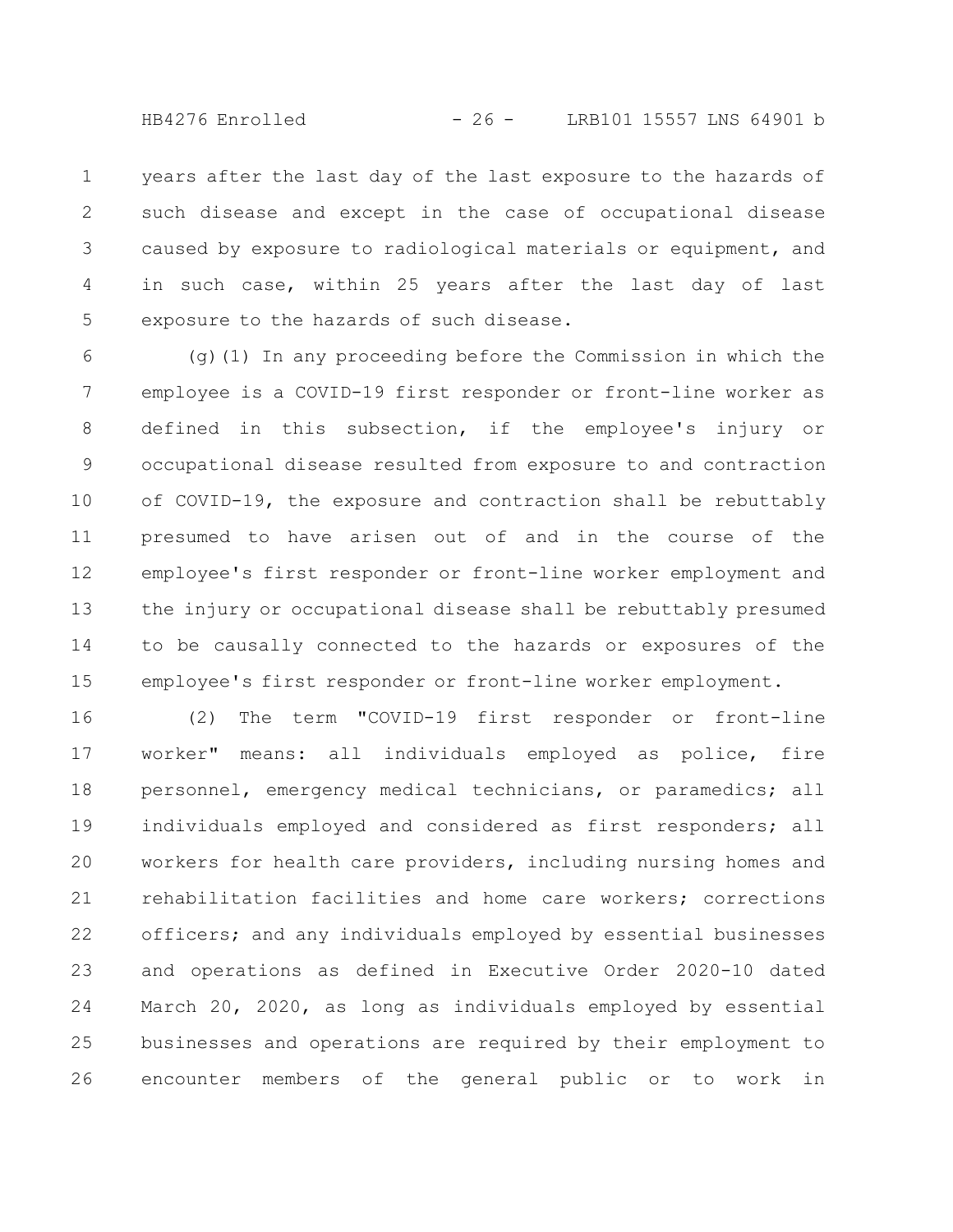$HB4276$  Enrolled  $-27 -$  LRB101 15557 LNS 64901 b

employment locations of more than 15 employees. For purposes of this subsection only, an employee's home or place of residence is not a place of employment, except for home care workers. 1 2 3

(3) The presumption created in this subsection may be rebutted by evidence, including, but not limited to, the following: 4 5 6

(A) the employee was working from his or her home, on leave from his or her employment, or some combination thereof, for a period of 14 or more consecutive days immediately prior to the employee's injury, occupational disease, or period of incapacity resulted from exposure to COVID-19; or 7 8 9 10 11 12

(B) the employer was engaging in and applying to the fullest extent possible or enforcing to the best of its ability industry-specific workplace sanitation, social distancing, and health and safety practices based on updated guidance issued by the Centers for Disease Control and Prevention or Illinois Department of Public Health or was using a combination of administrative controls, engineering controls, or personal protective equipment to reduce the transmission of COVID-19 to all employees for at least 14 consecutive days prior to the employee's injury, occupational disease, or period of incapacity resulting from exposure to COVID-19. For purposes of this subsection, "updated" means the guidance in effect at least 14 days prior to the COVID-19 diagnosis. For purposes of this 13 14 15 16 17 18 19 20 21 22 23 24 25 26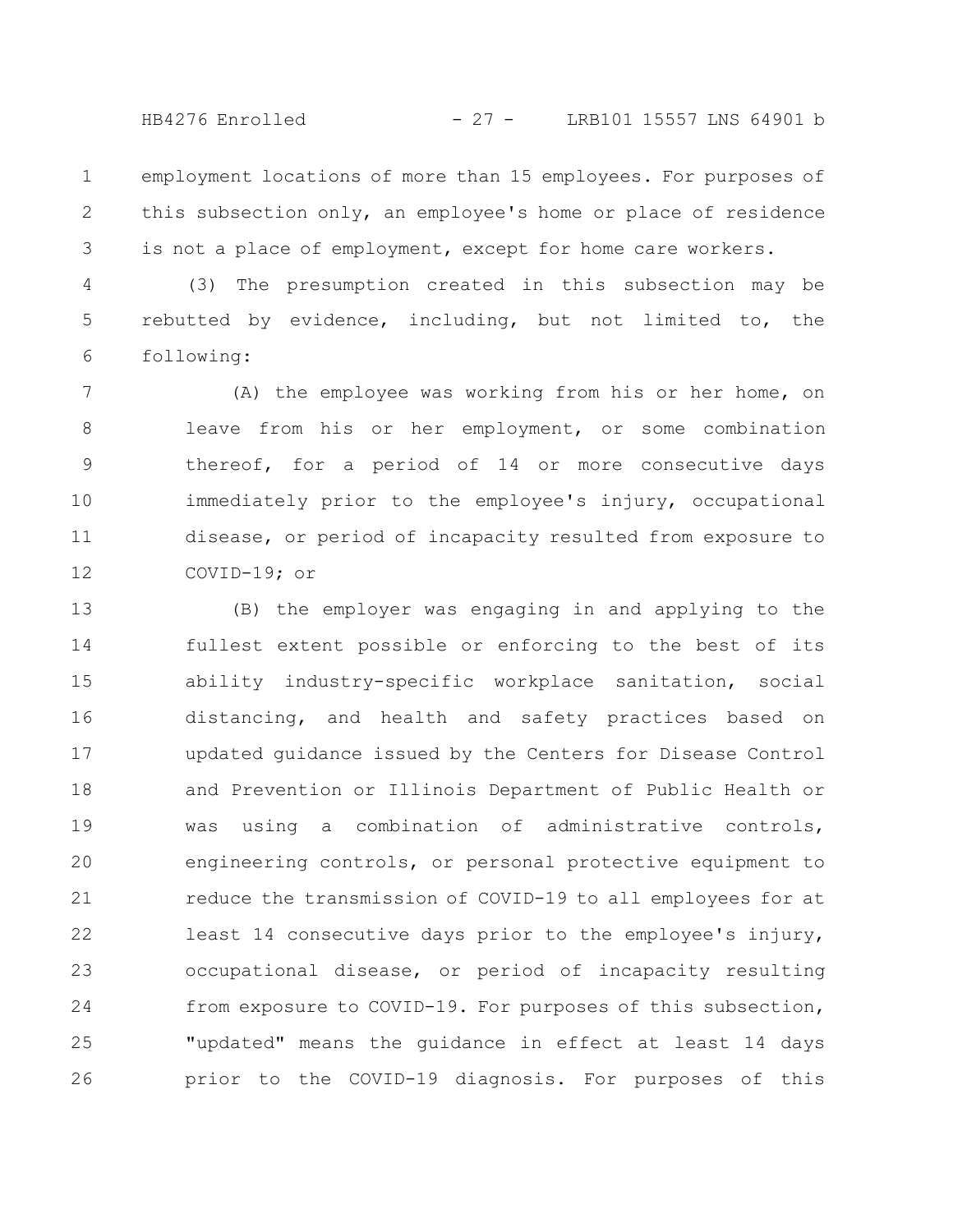HB4276 Enrolled - 28 - LRB101 15557 LNS 64901 b

subsection, "personal protective equipment" means industry-specific equipment worn to minimize exposure to hazards that cause illnesses or serious injuries, which may result from contact with biological, chemical, radiological, physical, electrical, mechanical, or other workplace hazards. "Personal protective equipment" includes, but is not limited to, items such as face coverings, gloves, safety glasses, safety face shields, barriers, shoes, earplugs or muffs, hard hats, respirators, coveralls, vests, and full body suits; or 1 2 3 4 5 6 7 8 9 10

(C) the employee was exposed to COVID-19 by an alternate source. 11 12

(4) The rebuttable presumption created in this subsection applies to all cases tried after June 5, 2020 (the effective date of Public Act 101-633) this amendatory Act of the 101st General Assembly and in which the diagnosis of COVID-19 was made on or after March 9, 2020 and on or before June 30, 2021 (including the period between December 31, 2020 and the effective date of this amendatory Act of the 101st General Assembly) December 31, 2020. 13 14 15 16 17 18 19 20

(5) Under no circumstances shall any COVID-19 case increase or affect any employer's workers' compensation insurance experience rating or modification, but COVID-19 costs may be included in determining overall State loss costs. 21 22 23 24

(6) In order for the presumption created in this subsection to apply at trial, for COVID-19 diagnoses occurring on or 25 26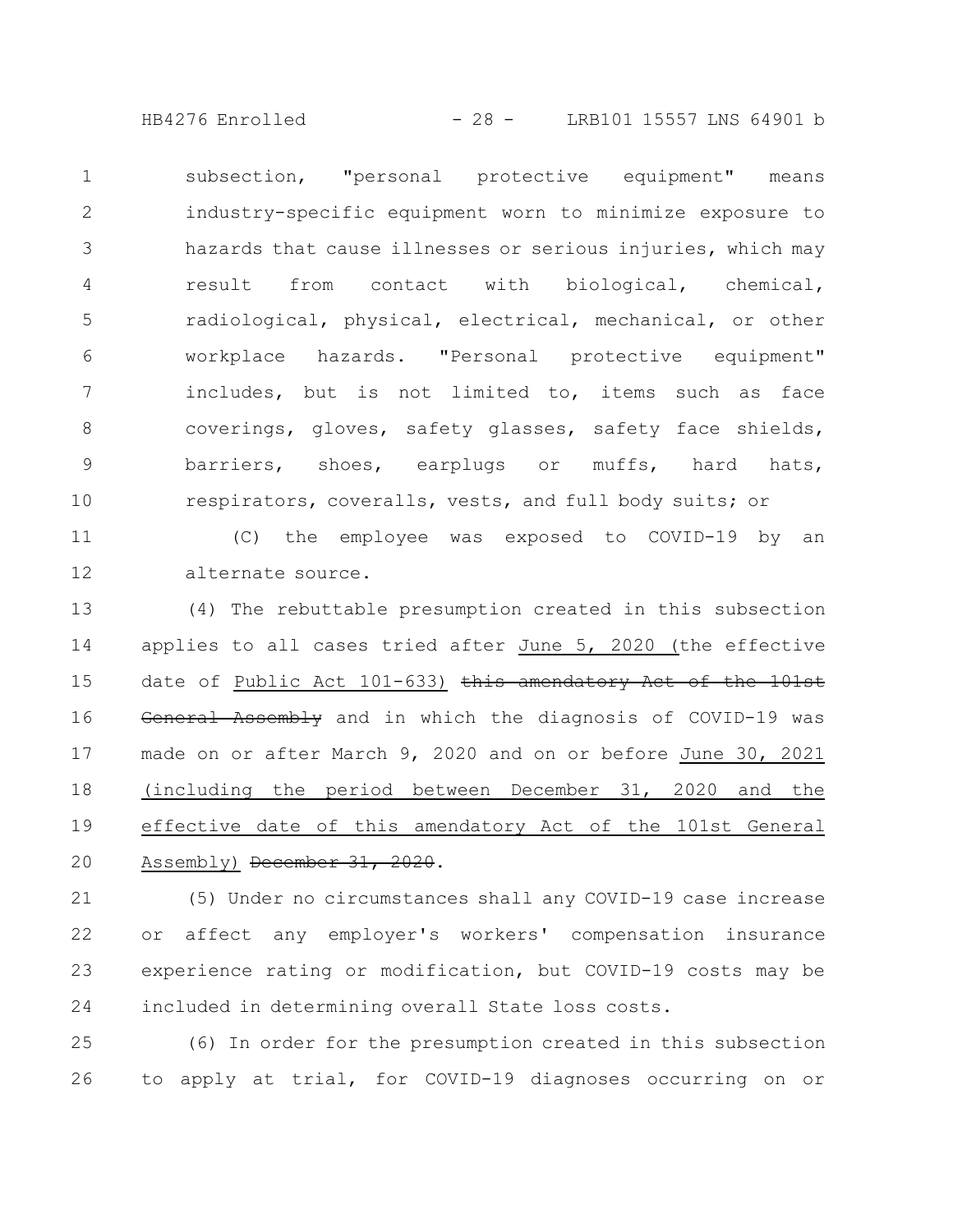$HB4276$  Enrolled  $-29 - 10001115557$  LNS 64901 b

before June 15, 2020, an employee must provide a confirmed medical diagnosis by a licensed medical practitioner or a positive laboratory test for COVID-19 or for COVID-19 antibodies; for COVID-19 diagnoses occurring after June 15, 2020, an employee must provide a positive laboratory test for COVID-19 or for COVID-19 antibodies. 1 2 3 4 5 6

(7) The presumption created in this subsection does not apply if the employee's place of employment was solely the employee's home or residence for a period of 14 or more consecutive days immediately prior to the employee's injury, occupational disease, or period of incapacity resulted from exposure to COVID-19. 7 8 9 10 11 12

(8) The date of injury or the beginning of the employee's occupational disease or period of disability is either the date that the employee was unable to work due to contraction of COVID-19 or was unable to work due to symptoms that were later diagnosed as COVID-19, whichever came first. 13 14 15 16 17

(9) An employee who contracts COVID-19, but fails to establish the rebuttable presumption is not precluded from filing for compensation under this Act or under the Workers' Compensation Act. 18 19 20 21

(10) To qualify for temporary total disability benefits under the presumption created in this subsection, the employee must be certified for or recertified for temporary disability. 22 23 24

(11) An employer is entitled to a credit against any liability for temporary total disability due to an employee as 25 26